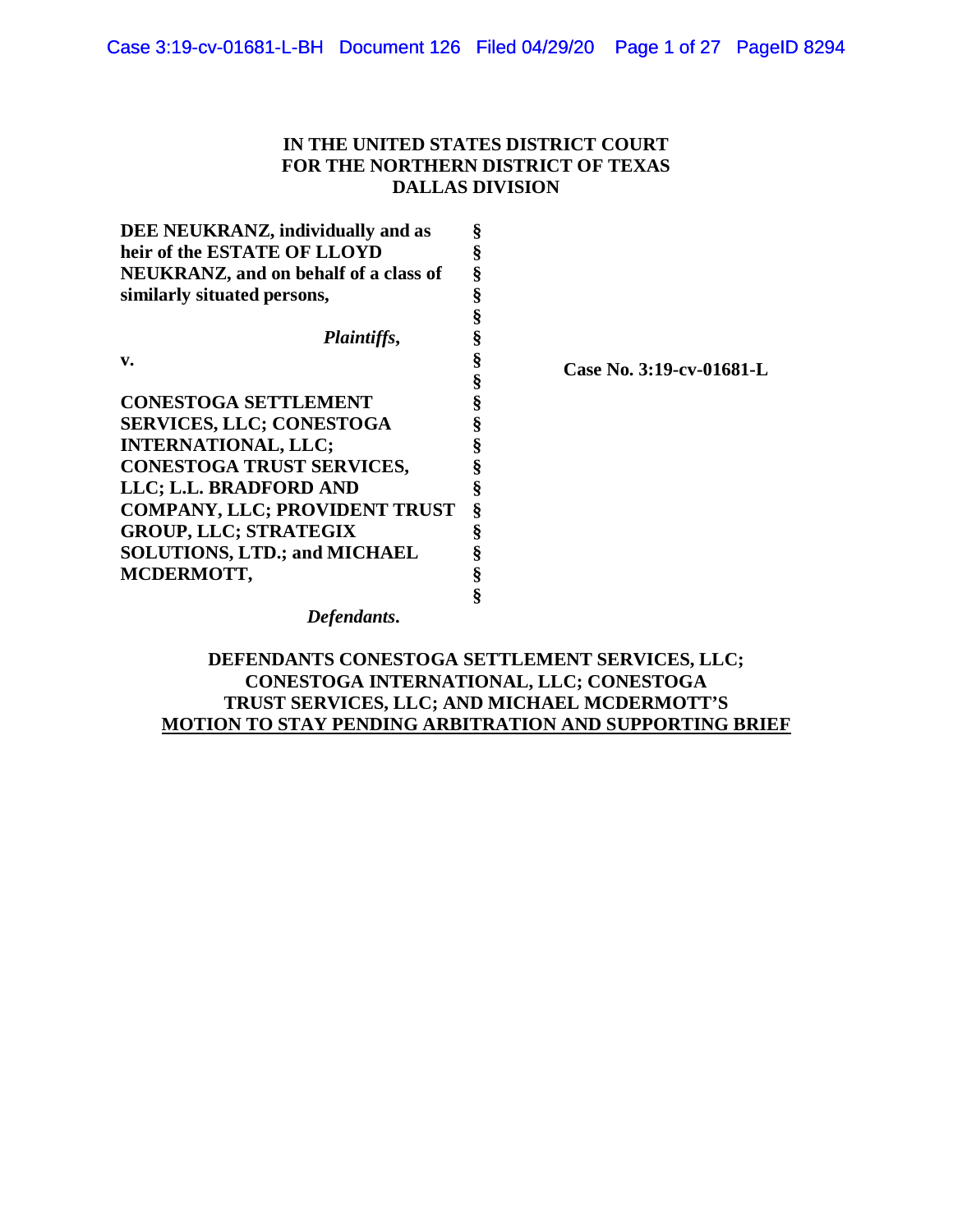# **TABLE OF CONTENTS**

| A. Litigation involving even non-signatories to an arbitration agreement can be stayed<br>pending arbitration of related claims pursuant to either FAA Section 3 (mandatory) or the |
|-------------------------------------------------------------------------------------------------------------------------------------------------------------------------------------|
|                                                                                                                                                                                     |
|                                                                                                                                                                                     |
| B. Dee's claims against all Defendants should be stayed pending the outcome of the<br>arbitration of Dee's claims against Provident as they are based on the same facts and         |
| 1. Operative facts: the Conestoga Lawsuit and Provident Arbitration                                                                                                                 |
| 2. Inherently inseparable: the lawsuit and arbitration involve the same fundamental                                                                                                 |
| 3. Critical impact: allowing litigation to proceed would risk inconsistent results and                                                                                              |
| 4.                                                                                                                                                                                  |
|                                                                                                                                                                                     |
| C. The Estate's claims against all Defendants should be stayed pending the outcome of the<br>arbitration of Dee's claims against Provident as they are based on the same facts and  |
| 1. A court should stay claims asserted by a non-signatory plaintiff when, as here, the<br>facts and claims forming the basis for the litigation proceedings significantly           |
| 2. The Estate's claims not only "significantly overlap" with Dee's claims, they are<br>necessarily and inextricably intertwined with Dee's claims19                                 |
|                                                                                                                                                                                     |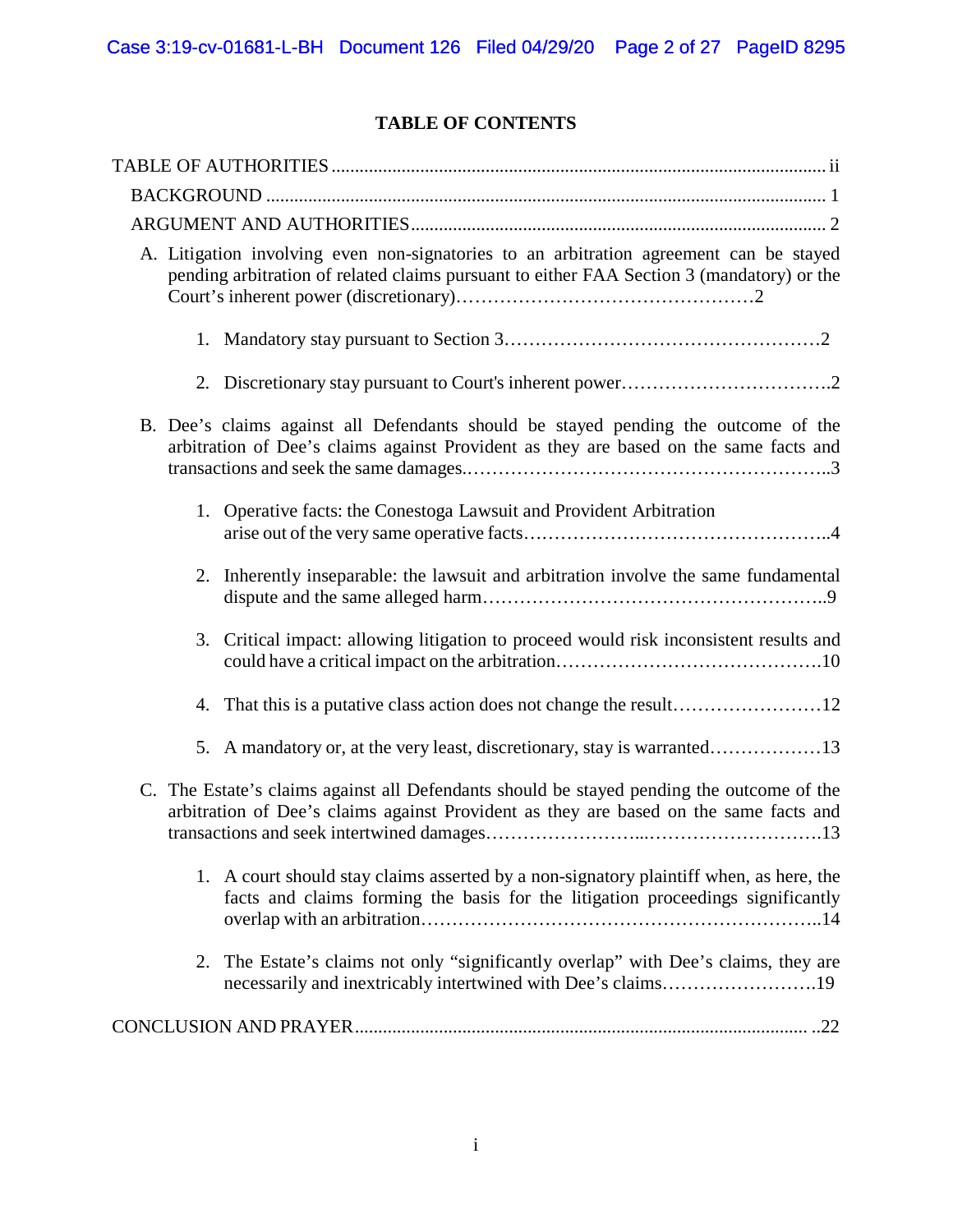## **TABLE OF AUTHORITIES**

## **Cases**

| Aircraft Braking Sys. Corp. v. Local 856, Int'l Union, United Auto., Aerospace & Agr. Implement |
|-------------------------------------------------------------------------------------------------|
|                                                                                                 |
| Argus Media Ltd. v. Tradition Fin. Servs., Inc., 2009 WL 5125113                                |
|                                                                                                 |
| BOKF, NA v. Wise, 3:18-CV-794-N, 2019 WL 7902963                                                |
|                                                                                                 |
| Broussard v. First Tower Loan, LLC, CV 15-1161, 2016 WL 879995                                  |
|                                                                                                 |
| Carnes v. Meador, 533 S.W.2d 365 (Tex. Civ. App.-Dallas 1975, writ ref'd n.r.e.)  20            |
| Citgo Petro. Corp. v. M/T Bow Fighter, Civ. Act. No. H-07-2950, 2009 WL 960080                  |
| Cobra North America, LLC v. Cold Cut Sys. Svenska AB, 639 F.Supp.2d 1217 (D.Colo.2008). 21      |
| Daigle v. Daigle, 09-14-00399-CV, 2015 WL 5042145                                               |
| Deosaran v. Ace Cash Express, Inc., 4:16-CV-00919-O-BP, 2017 WL 1318568                         |
| Evans v. Evans, 14 S.W.3d 343 (Tex. App.—Houston [14th Dist.] 2000, no pet.) 19                 |
| Forrest v. Moreno, 161 S.W.2d 364 (Tex. Civ. App.—San Antonio 1942, writ ref'd) 20              |
| Galtney v. KPMG LLP, No. CIV.A. H05583, 2005 WL 1214613                                         |
| George v. Reynolds, 53 S.W.2d 490 (Tex.Civ.App.—Eastland 1932, writ dism'd))  19                |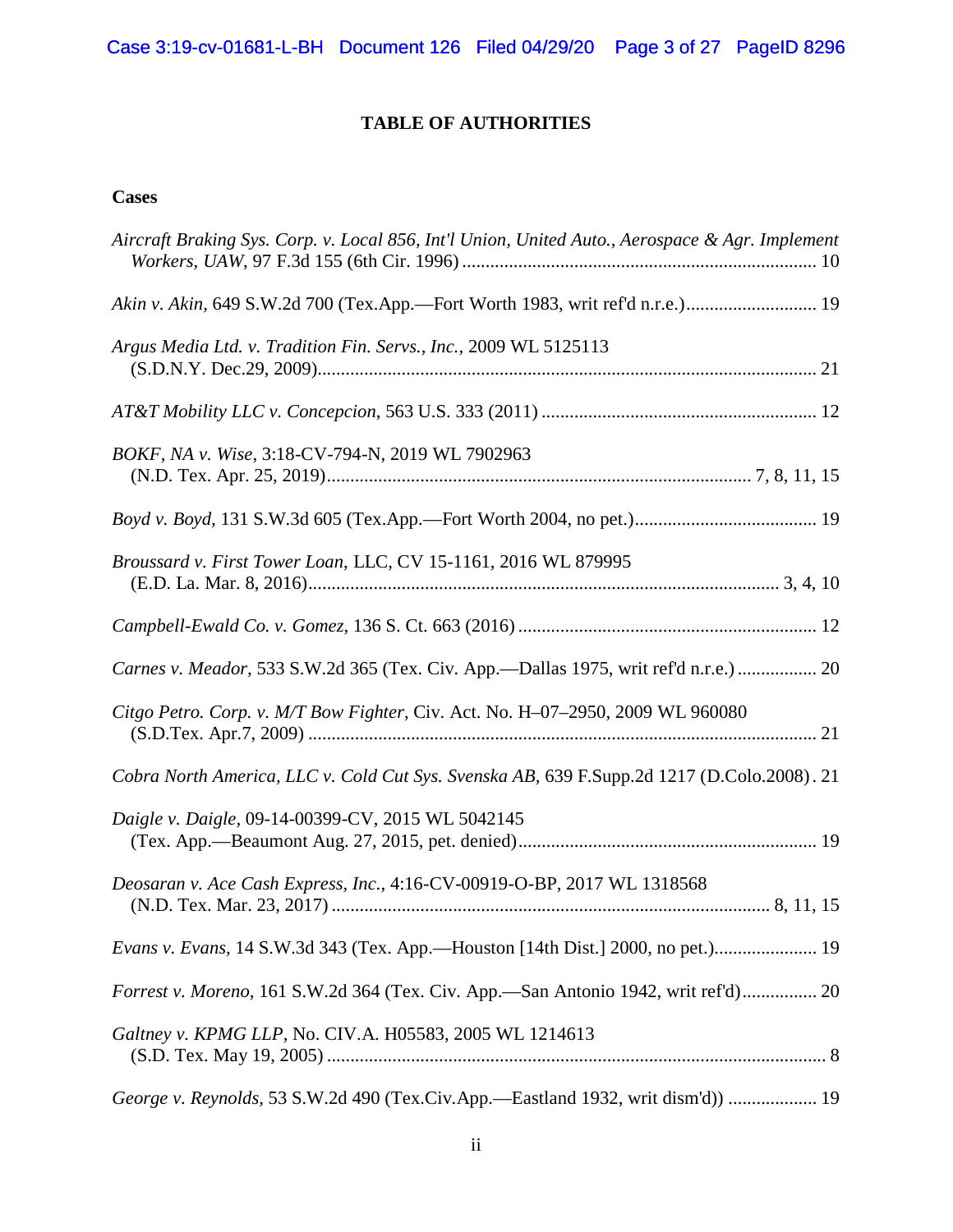| Gupta v. Lynch, No. CIV.A. 12-1787, 2014 WL 4063831                                      |
|------------------------------------------------------------------------------------------|
| Haase v. Herberger, 44 S.W.3d 267 (Tex. App.—Houston [14th Dist.] 2001, no pet.) 20      |
| Hallam v. Southaven R.V. Ctr., Inc., 3:18-CV-220-DMB-RP, 2019 WL 4675380                 |
| Hohensee v. Divine Miracles, Inc., CV 18-1287, 2018 WL 6198370                           |
| Hope v. Debt Choice, Inc., 2:11-CV-189, 2012 WL 13005522                                 |
|                                                                                          |
| Jones v. Singing River Health Sys., No. 1:14CV447-LG-RHW, 2016 WL 3351291                |
|                                                                                          |
| Kreis v. Kreis, 36 S.W.2d 821 (Tex. Civ. App.- Amarillo 1931, writ dism'd w.o.j.)  20    |
|                                                                                          |
| Malone v. TD Ameritrade, Inc., 4:16CV614, 2017 WL 2306412                                |
| Med-Im Dev., Inc. v. Gen. Elec. Capital Corp., 2008 WL 901489 (S.D.Tex. Mar.31, 2008) 21 |
| Moses H. Cone Memorial Hospital v. Mercury Constr. Corp., 460 U.S. 1, 20 (1983)  3       |
| Qualls v. EOG Res., Inc., CV H-18-666, 2018 WL 2317718 (S.D. Tex. May 22, 2018)  passim  |
| S. Indus. Contractors, LLC v. Neel-Schaffer, Inc., No. 1:17CV255-LG-JCG, 2018 WL 3130944 |
|                                                                                          |
| Suzlon Infrastructure, Ltd. v. Pulk, CIV. A. H-09-2206, 2010 WL 3540951                  |
| Waste Mgmt., Inc. v. Residuos Industriales Multiquim, S.A. de C.V., 372 F.3d 339         |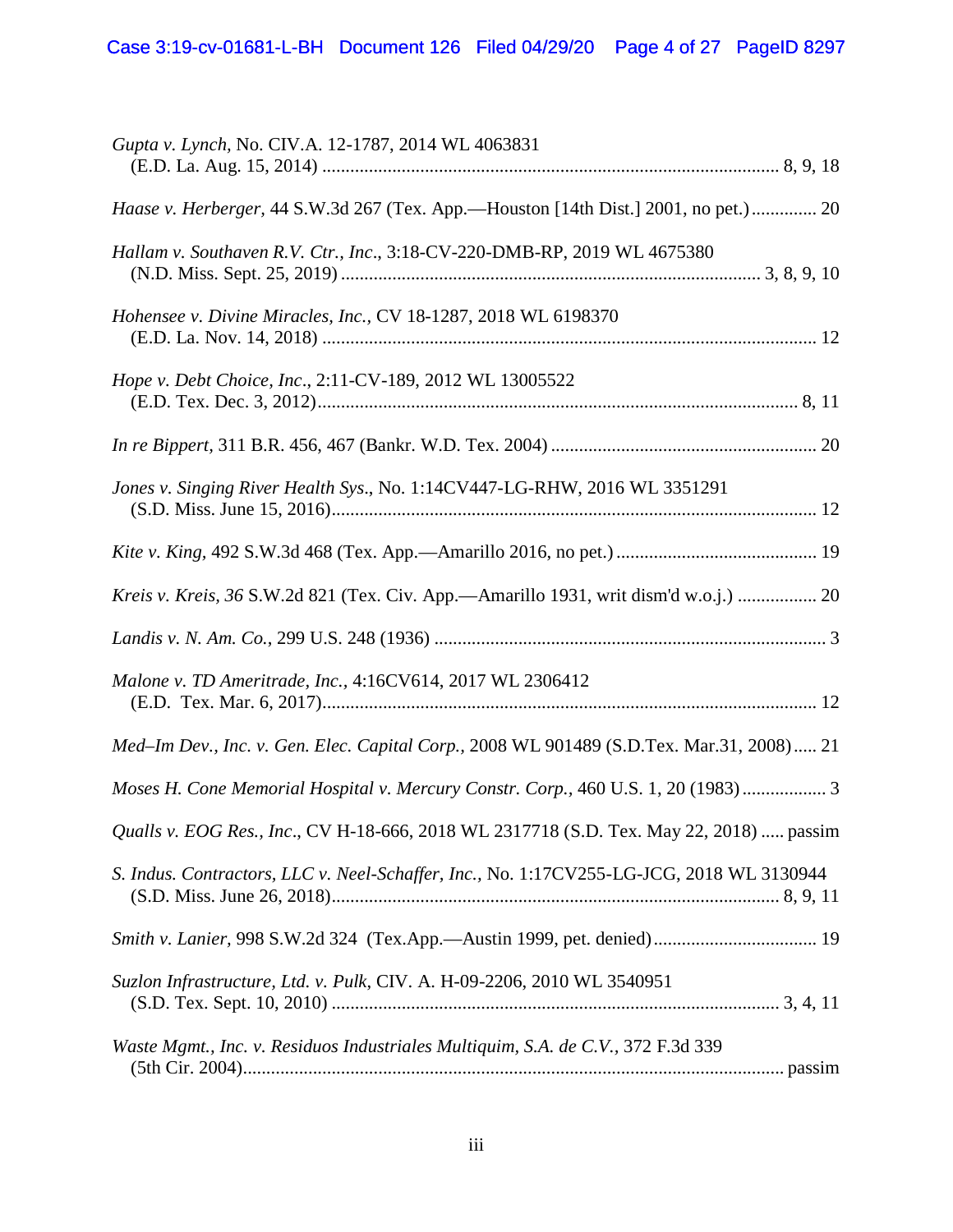## **Statutes**

## **Other Authorities**

|--|--|--|--|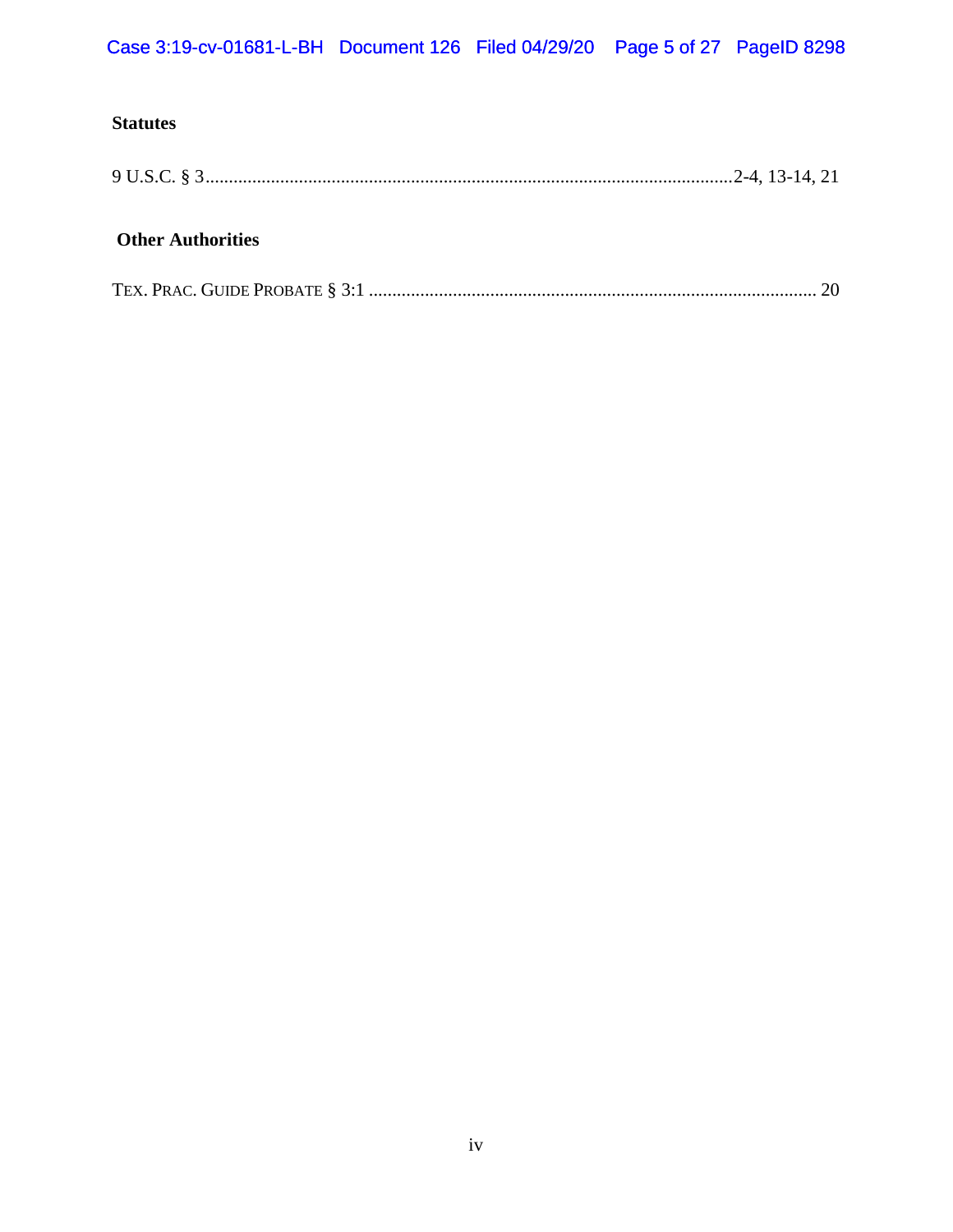#### THE HONORABLE JUDGE OF SAID COURT:

Defendants Conestoga Settlement Services, LLC, Conestoga International, LLC, Conestoga Trust Services, LLC, and Michael McDermott (collectively "Conestoga Defendants") file this motion to stay pending arbitration and brief in support, and would show as follows:

#### **BACKGROUND**

Dee Neukranz, individually (Dee) and in her capacity as heir of the Estate of Lloyd Neukranz (Estate), brings this putative class action on behalf of a class of purported similarly situated persons (collectively "Plaintiffs") against the Conestoga Defendants; L.L. Bradford and Company, LLC (Bradford); Provident Trust Group, LLC (Provident); and Strategix Solutions, Ltd. (Strategix) (collectively Defendants). (docs. 1-4, 21.) All of Plaintiffs' claims concern the same investment in the same life settlement policies. (*See id*.) Dee and the Estate each assert the same claims to recover the same damages against the same Defendants based on the same operative facts for breach of fiduciary duty, conversion, civil conspiracy, and violations of the Texas Theft Liability Act (TTLA), and the Estate asserts separate claims against all Defendants based on the same operative facts for fraud and fraud by non-disclosure. (doc. 21 at 44-60.)

Provident moved to compel arbitration based on language in the Custodial Agreement between it and Dee. (doc. 9.) The Court has recommended that Provident's motion to compel arbitration be denied as to the Estate and granted as to Dee. (doc. 105.) The Court's April 14, 2020 Order provides that "[n]o later than April 29, 2020, the parties may file briefs containing citations to relevant authorities regarding whether this action should be stayed pending the outcome of arbitration or dismissed with prejudice." (doc. 121 at 2-3) For the reasons that follow, this action should be stayed pending the outcome of arbitration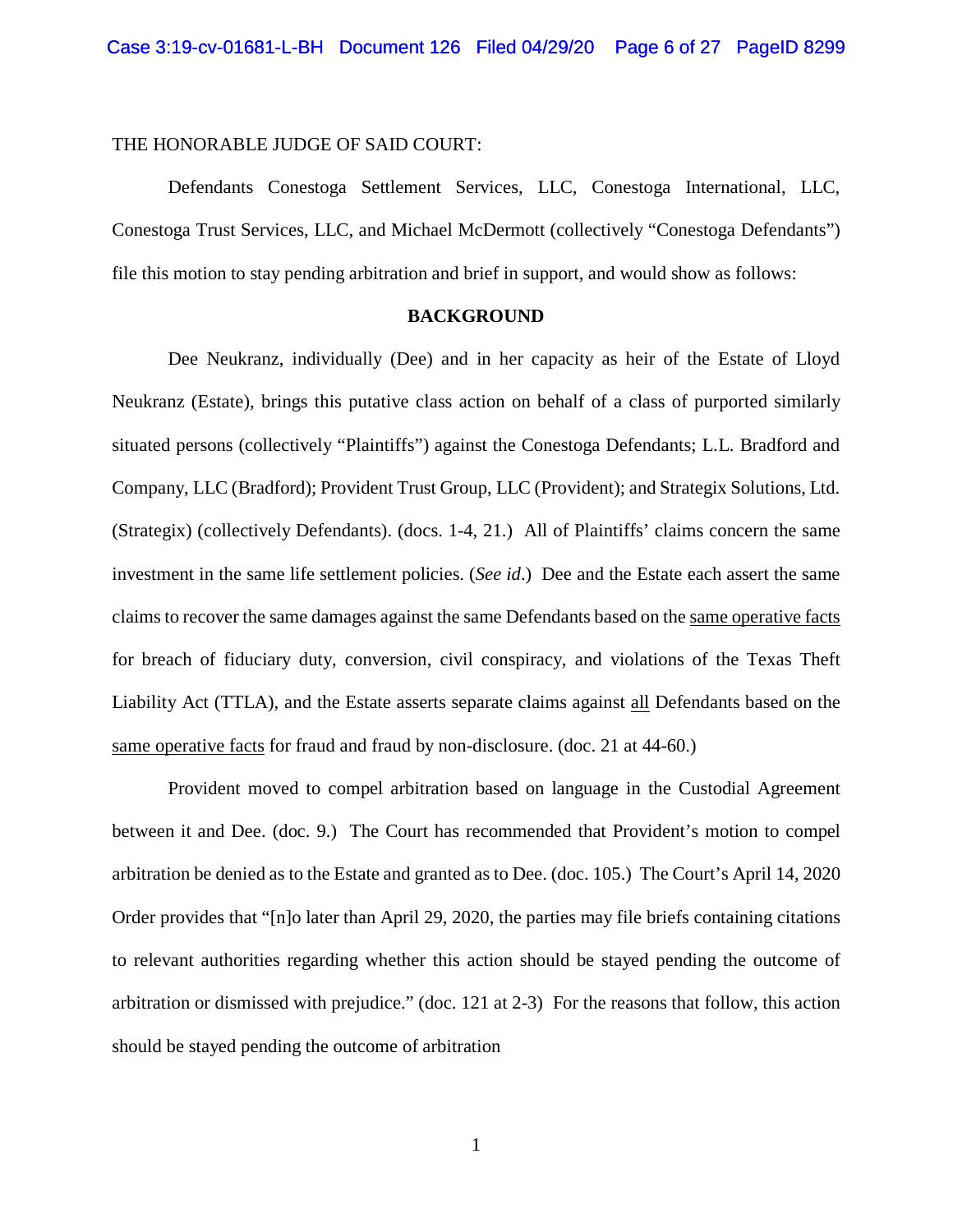#### **ARGUMENT AND AUTHORITIES**

## **A. Litigation involving even non-signatories to an arbitration agreement can be stayed pending arbitration of related claims pursuant to either FAA Section 3 (mandatory) or the Court's inherent power (discretionary).**

#### **1. Mandatory stay pursuant to Section 3.**

Section 3 of the Federal Arbitration Act ("Section 3") provides that a district court must stay a lawsuit when a party demonstrates that any issue involved in the suit is "referable to arbitration under an agreement in writing for such arbitration." 9 U.S.C. § 3; *Complaint of Hornbeck Offshore (1984) Corp.*, 981 F.2d 752, 754 (5th Cir. 1993). The provision is mandatory and demands a stay of legal proceedings "whenever the issues in a case are within the reach of an arbitration agreement." *Id.* at 754 (quoting *Midwest Mech. Contractors, Inc. v. Commonwealth Constr. Co.*, 801 F.2d 748 (5th Cir. 1986)).

Though often applied to signatories to an arbitration agreement, Section 3 also "gives a non-signatory litigant standing to apply for a stay when the litigation involves 'any issue referable to arbitration." *Waste Mgmt., Inc. v. Residuos Industriales Multiquim, S.A. de C.V., 372 F.3d 339,* 342-43 (5th Cir. 2004) (emphasis added), quoting Section 3. Specifically, the Fifth Circuit has held that Section 3 "may be applied with respect to claims against non-signatories if (1) the arbitration and litigation involve the same operative facts, (2) the claims asserted are inherently inseparable, and (3) the litigation could have a critical impact on the arbitration." *Waste Mgmt*., 372 F.3d at 343-55. When these circumstances are present, the litigation involving non-signatories is stayed pending the arbitration between signatories to the arbitration agreement. *Id*.

## **2. Discretionary stay pursuant to Court's inherent power.**

Even where a stay is not mandatory under Section 3, it is "within the district court's discretion to stay the claims between the nonarbitrating parties pending outcome of the arbitration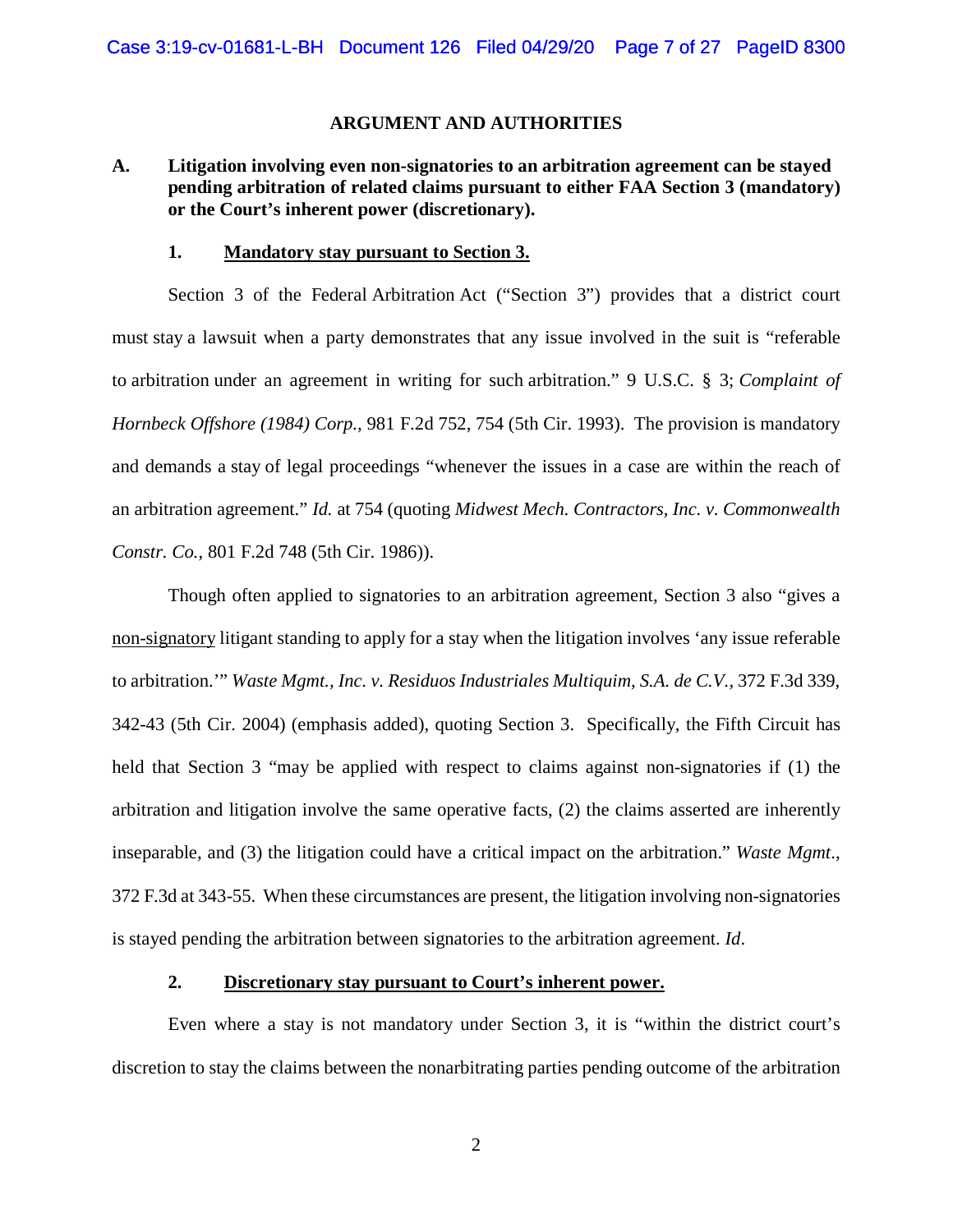#### Case 3:19-cv-01681-L-BH Document 126 Filed 04/29/20 Page 8 of 27 PageID 8301

simply as a means of controlling its docket." *Complaint of Hornbeck Offshore (1984) Corp.,* 981 F.2d 752, 755 (5th Cir. 1993), citing *Moses H. Cone Memorial Hospital v. Mercury Constr. Corp.,* 460 U.S. 1, 20 at n. 23 (1983). Such power is "incidental to the power inherent in every court to control the disposition of the causes on its docket with economy of time and effort for itself, for counsel, and for litigants." *Landis v. N. Am. Co.*, 299 U.S. 248, 254 (1936). Determining whether to issue a discretionary stay "calls for the exercise of judgment, which must weigh competing interests and maintain an even balance." *Id.* at 254–55.

"Thus, even if a mandatory stay is not warranted here, this Court may order a discretionary stay because the facts and claims underlying the arbitration and litigation proceedings significantly overlap." *Hallam v. Southaven R.V. Ctr., Inc*., 3:18-CV-220-DMB-RP, 2019 WL 4675380, at \*4 (N.D. Miss. Sept. 25, 2019); citing *Broussard v. First Tower Loan*, LLC, CV 15-1161, 2016 WL 879995, at \*6 (E.D. La. Mar. 8, 2016) (concluding that while the *Waste Management* factors did not weigh in favor of a mandatory stay due to a failure of the second factor, they nonetheless weighed in favor of a discretionary stay); *see also, e.g., Suzlon Infrastructure, Ltd. v. Pulk*, CIV. A. H-09-2206, 2010 WL 3540951, at \*11 (S.D. Tex. Sept. 10, 2010) ("In sum, even if the factors set out in *Waste Management* do not require a stay under section 3, those factors, on the present record, support a discretionary stay.").

## **B. Dee's claims against all Defendants should be stayed pending the outcome of the arbitration of Dee's claims against Provident as they are based on the same facts and transactions and seek the same damages.**

Although the Conestoga Defendants are non-signatories to the arbitration agreement between Dee and Provident, Section 3 "gives a non-signatory litigant standing to apply for a stay when the litigation involves 'any issue referable to arbitration.'" *Waste Mgmt*., 372 F.3d at 342– 43. Section 3 "may be applied with respect to claims against non-signatories" when, as here: (1)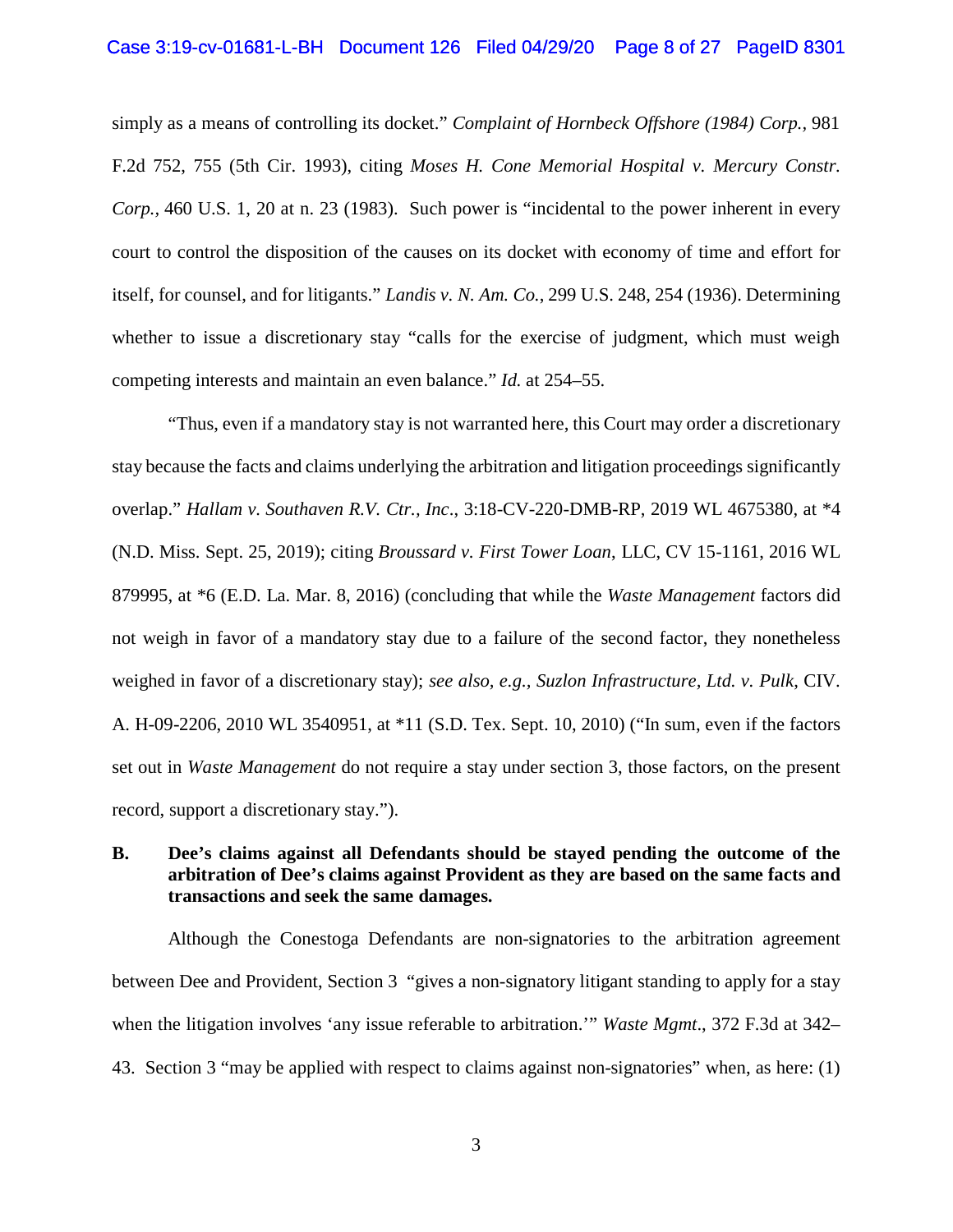#### Case 3:19-cv-01681-L-BH Document 126 Filed 04/29/20 Page 9 of 27 PageID 8302

the arbitration and litigation involve the same operative facts, (2) the claims asserted are inherently inseparable, and (3) the litigation could have a critical impact on the arbitration." *Waste Mgmt.*, 372 F.3d at 343-45.

As noted above, "[e]ven if a mandatory stay is not warranted, a case may still be stayed 'in accordance with the court's inherent authority.'" *Qualls v. EOG Res., Inc*., CV H-18-666, 2018 WL 2317718, at \*2 (S.D. Tex. May 22, 2018) (citation omitted). In the present case, "even if the factors set out in *Waste Management* do not require a stay under section 3, those factors, on the present record, support a discretionary stay." *Suzlon Infrastructure, Ltd*, 2010 WL 3540951, at \*11; *see also, Broussard*, 2016 WL 879995, at \*6 (collecting cases).

As will be shown, Dee's claims against the Conestoga Defendants should be stayed pending the outcome of the arbitration of Dee's claims against Provident. All three *Waste Mgmt*. factors weigh heavily in favor of a mandatory stay given that Dee's claims against the Conestoga Defendants are based on the very same facts and transactions and seek the very same damages as Dee's claims against Provident. Alternatively, and at the very least, a discretionary stay is warranted under the circumstances.

## **1. Operative facts: the Conestoga Lawsuit and Provident Arbitration arise out of the very same operative facts***.*

The first factor to consider is whether the litigation and arbitration involve the same operative facts. Dee is asserting identical claims against Provident and the Conestoga Defendants based on the very same transactions. Central to all of the Plaintiffs' claims is that Provident and the Conestoga Defendants allegedly made the same actionable misrepresentations regarding the very same investment transactions. The following chart highlights the overlapping (essentially identical) nature of Dee's claims to be arbitrated ("Provident Arbitration") and her remaining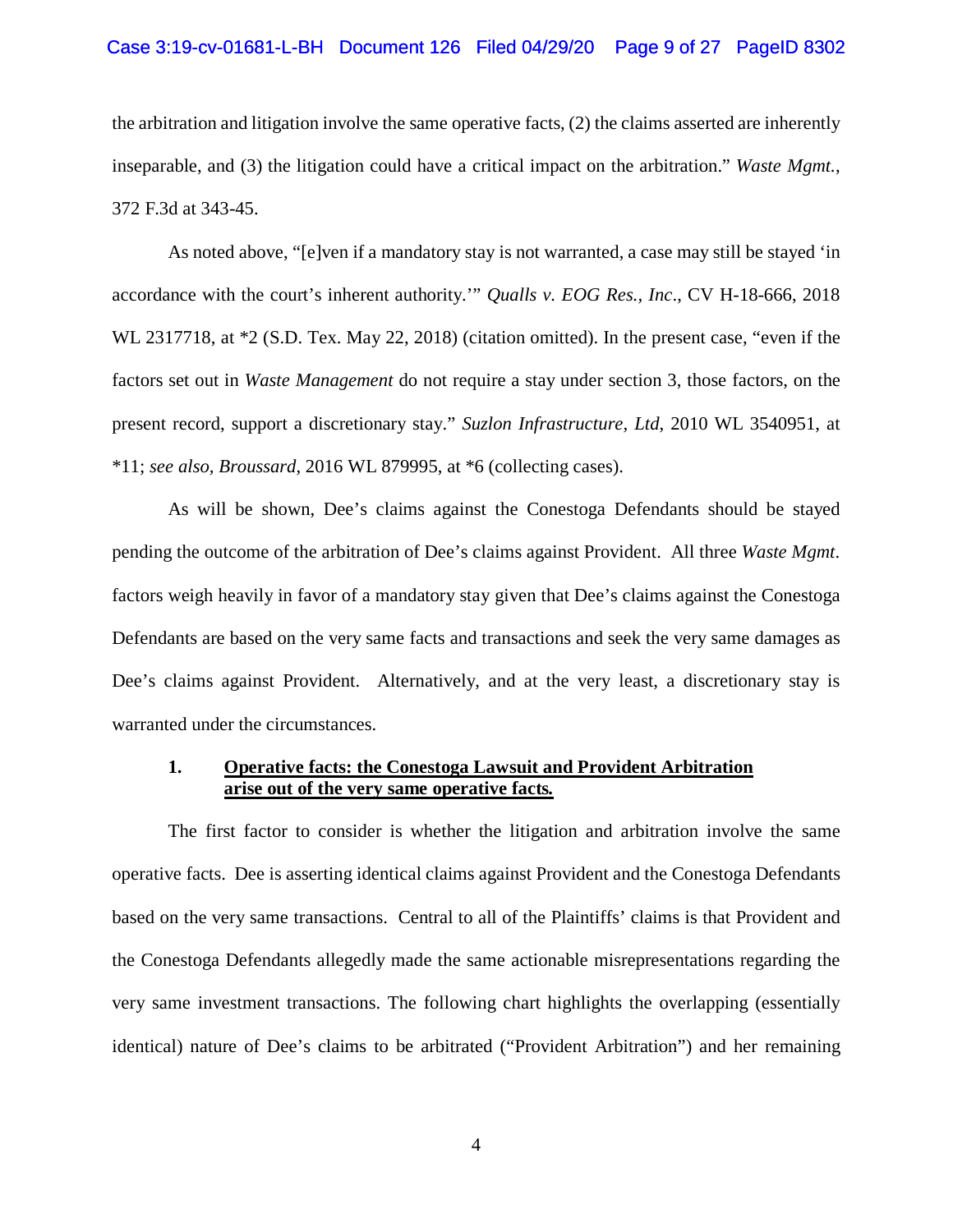claims to be litigated against the Conestoga Defendants ("Conestoga Litigation"). References below to Plainitffs' allegations are to paragraphs of the Amended Complaint, doc. 21.

| <b>CONESTOGA LITIGATION</b>                                                                                                                                                                                                                                                                                                             | <b>PROVIDENT ARBITRATION</b>                                                                                                                                                                                                                                                                                                          |
|-----------------------------------------------------------------------------------------------------------------------------------------------------------------------------------------------------------------------------------------------------------------------------------------------------------------------------------------|---------------------------------------------------------------------------------------------------------------------------------------------------------------------------------------------------------------------------------------------------------------------------------------------------------------------------------------|
| This is a fraud case relating to marketing and<br>sale of certain life settlement contracts. $\P$ 1.<br>Misrepresentations by Conestoga Defendants<br>caused Bill Neukranz to invest \$770,000 for<br>fractional interests in eleven life settlements.<br>152-53; see also ¶ 139.                                                       | This is a fraud case relating to marketing and<br>sale of the very same life settlement contracts.<br>1. Misrepresentations by Provident caused<br>Bill Neukranz to invest the same \$770,000 for<br>fractional interests in the same eleven life<br>settlements. $\P$ 152-53; see also $\P$ 139.                                     |
| Bill Neukranz (and beginning in mid 2019,<br>Dee), have incurred thousands of dollars in<br>additional costs to pay undisclosed, oversized,<br>and untimely premium demands. $\P$ 154.                                                                                                                                                  | Bill Neukranz (and beginning in mid 2019,<br>Dee), have incurred the same thousands of<br>dollars in additional costs to pay the same<br>undisclosed, oversized, and untimely premium<br>demands. $\P$ 154.                                                                                                                           |
| Conestoga Defendants falsely represented and<br>promised to investors six specific matters to<br>matters<br>investors,<br>including<br>regarding<br>Provident's role. $\P$ 4.                                                                                                                                                           | Conestoga Defendants falsely represented and<br>promised to investors the same six specific<br>matters to investors, including the same<br>matters regarding Provident's role. 14.                                                                                                                                                    |
| Conestoga Defendants misled investors into<br>believing premiums on each underlying life<br>insurance policy was a known, fixed amount,<br>and that Provident had established an escrow<br>account associated with each policy, and that<br>Provident would<br>service those<br>escrow<br>accounts throughout life of investments. 133. | Provident misled investors into believing<br>premiums on each of the same underlying life<br>insurance policy was a known, fixed amount,<br>and that Provident had established an escrow<br>account associated with each policy, and that<br>Provident would service escrow accounts<br>throughout life of same investments. $\P$ 33. |
| Conestoga Defendants misled investors into<br>believing that funds in escrow reserve accounts<br>were sufficient to pay future premiums owed<br>on the policies over the life of the insureds,<br>plus an additional grace period. 1 34.                                                                                                | Provident misled investors into believing<br>funds in the same escrow reserve accounts<br>were sufficient to pay future premiums owed<br>on the same policies over the life of the<br>insureds, plus an additional grace period. 1 34.                                                                                                |
| Provident misled investors into believing it<br>was "independent" and had no "conflict of<br>interest," with McDermott and the Conestoga<br>Entities. $\P$ 53. Many investors would never<br>have invested if Provident had not been<br>involved. $\P$ 61, 62.                                                                          | Provident misled investors into believing it<br>was "independent" and had no "conflict of<br>interest," with McDermott and the Conestoga<br>Entities. $\parallel$ 53. Many investors would never<br>have invested if Provident had not been<br>involved. $\P$ 61, 62.                                                                 |
| Conestoga Defendants worked with Provident<br>to design and implement a marketing plan that                                                                                                                                                                                                                                             | Conestoga Defendants worked with Provident<br>to design and implement a marketing plan that                                                                                                                                                                                                                                           |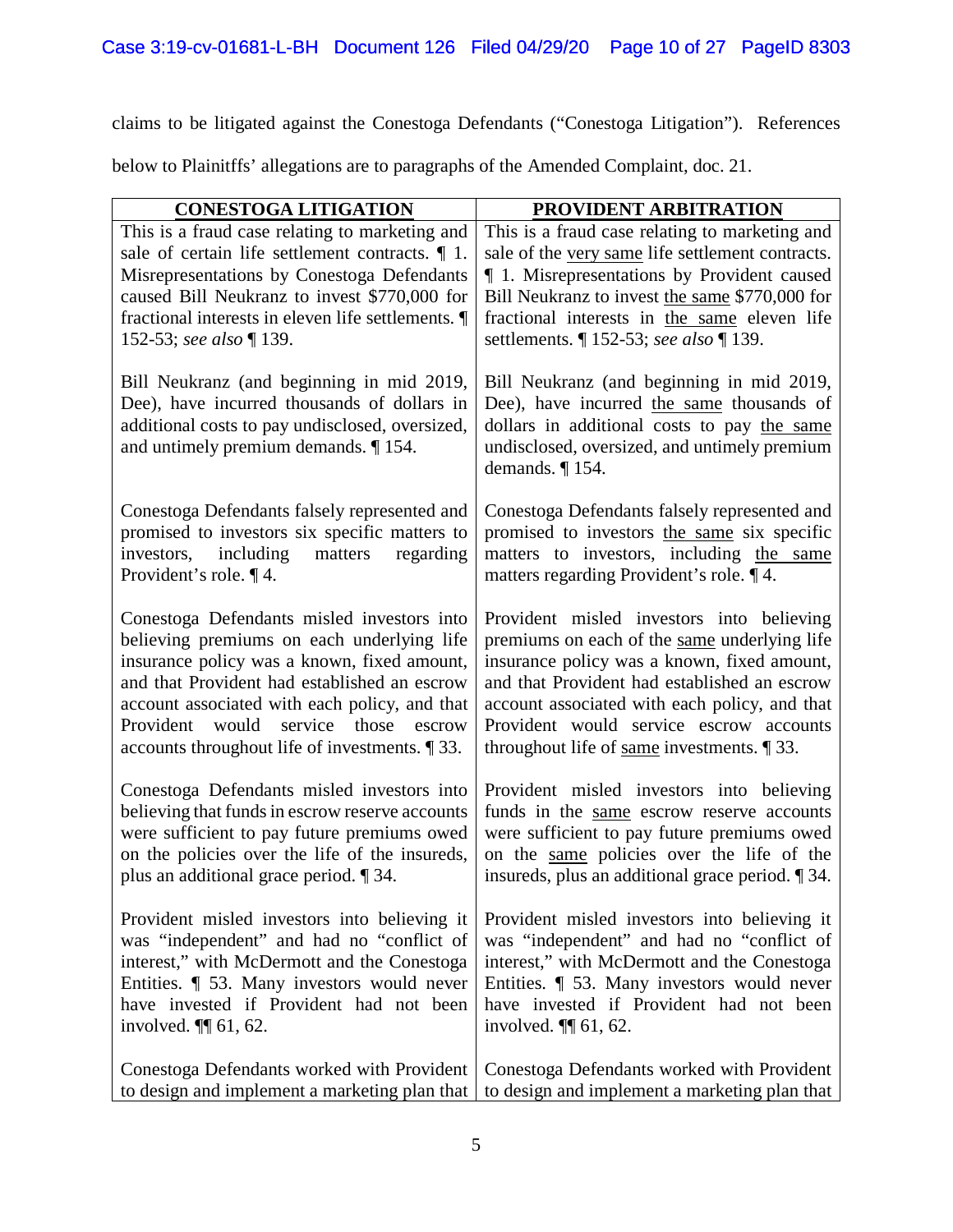| would target senior investors, including many<br>using traditional IRA and 401k accounts.<br>Provident made it possible for Conestoga<br>Defendants to solicit funds from<br>these<br>retirement accounts. ¶ 64, 68                                                                                                                                                                                                                                                                                                                                                        | would target senior investors, including many<br>using traditional IRA and 401k accounts.<br>Provident made it possible for Conestoga<br>Defendants to solicit funds from these<br>retirement accounts. $\P$ 64, 68.                                                                                                                                                                                                                                                                                                                                                                    |
|----------------------------------------------------------------------------------------------------------------------------------------------------------------------------------------------------------------------------------------------------------------------------------------------------------------------------------------------------------------------------------------------------------------------------------------------------------------------------------------------------------------------------------------------------------------------------|-----------------------------------------------------------------------------------------------------------------------------------------------------------------------------------------------------------------------------------------------------------------------------------------------------------------------------------------------------------------------------------------------------------------------------------------------------------------------------------------------------------------------------------------------------------------------------------------|
| The Written Sales Materials that Conestoga<br>Defendants delivered to investors (including<br>Plaintiffs) contained false and misleading<br>statements that Defendants knew were false<br>and misleading. $\P$ 98-147.                                                                                                                                                                                                                                                                                                                                                     | same Written Sales Materials<br>The<br>that<br>Provident delivered to investors (including<br>Plaintiffs) contained the same false and<br>misleading statements that Defendants knew<br>were false and misleading. $\P$ 97-147.                                                                                                                                                                                                                                                                                                                                                         |
| Conestoga Defendants, Provident and others<br>engaged in an unlawful scheme to prevent<br>investors, from discovering the fraud. $\P$ 148.                                                                                                                                                                                                                                                                                                                                                                                                                                 | Conestoga Defendants, Provident, and others<br>engaged in the same unlawful scheme to<br>prevent the same investors from discovering<br>the <u>same</u> fraud. $\P$ 148.                                                                                                                                                                                                                                                                                                                                                                                                                |
| Dee learned the policies allowed the insurer to<br>raise premiums in the Spring of 2019. $\llbracket$ 150.                                                                                                                                                                                                                                                                                                                                                                                                                                                                 | Dee learned the policies allowed the insurer to<br>raise premiums in the Spring of 2019. $\P$ 150.                                                                                                                                                                                                                                                                                                                                                                                                                                                                                      |
| After her husband passed, Dee was required to<br>pay tens of thousands of dollars toward life<br>settlement polices and was told she owes tens<br>of thousands of dollars more. 157. Dee was<br>being made to make payments that exceeded<br>the represented annual premiums on the<br>policies by a total of \$31,632. $\P$ 158.<br>Dee has suffered severe emotional distress<br>caused by the financial strain of being forced<br>to meet multiple demands for premium<br>payments, including several payments in<br>excess of \$10,000, shortly after the death of her | After her husband passed, Dee was required to<br>pay the same tens of thousands of dollars<br>toward life settlement polices and was told she<br>owes tens of thousands of dollars more. [157.]<br>Dee was being made to make payments that<br>exceeded the represented annual premiums on<br>the policies by a total of the same \$31,632.<br>158.<br>Dee has suffered severe emotional distress<br>caused by the financial strain of being forced<br>to meet multiple demands for premium<br>payments, including the same<br>several<br>payments in excess of \$10,000, shortly after |
| husband. $\P$ 162.                                                                                                                                                                                                                                                                                                                                                                                                                                                                                                                                                         | the death of her husband. $\P$ 162.                                                                                                                                                                                                                                                                                                                                                                                                                                                                                                                                                     |
| Conestoga Defendants committed acts in<br>furtherance of a conspiracy, with Provident to<br>defraud investors, including Plaintiffs. 1211.                                                                                                                                                                                                                                                                                                                                                                                                                                 | Provident committed overt acts in furtherance<br>of the same conspiracy (with Conestoga<br>Defendants) to defraud the same investors,<br>including Plaintiffs. $\P$ 211.                                                                                                                                                                                                                                                                                                                                                                                                                |
| Provident and others assisted Conestoga<br>Defendants after discovering the torts being<br>perpetrated on investors, and hid the existence<br>of the torts from investors, by serving as agents<br>for the Conestoga Entities and engaging in<br>other misconduct. $\P$ 213.                                                                                                                                                                                                                                                                                               | Provident and others assisted Conestoga<br>Defendants after discovering the torts being<br>perpetrated on investors, and hid the existence<br>of the torts from investors, by serving as agents<br>for the Conestoga Entities and engaging in<br>other misconduct. $\P$ 213.                                                                                                                                                                                                                                                                                                            |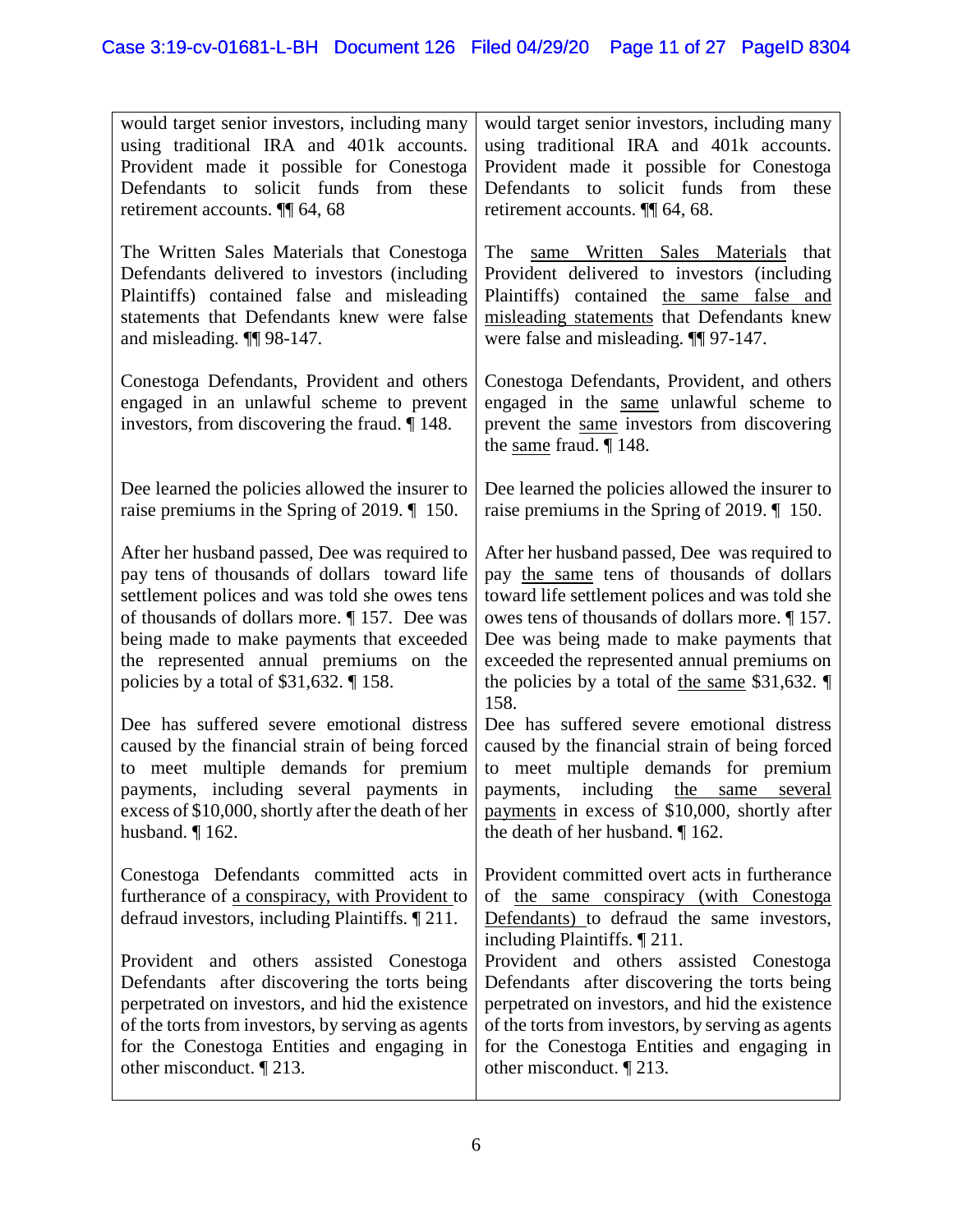| McDermott, the Conestoga Entities, Provident,                                                                                                                                                     | McDermott, the Conestoga Entities, Provident,                                                                                                                                                                 |
|---------------------------------------------------------------------------------------------------------------------------------------------------------------------------------------------------|---------------------------------------------------------------------------------------------------------------------------------------------------------------------------------------------------------------|
| Bradford, and Strategix conspired in and                                                                                                                                                          | Bradford, and Strategix conspired in and                                                                                                                                                                      |
| assisted in the breaches of fiduciary duty                                                                                                                                                        | assisted in the breaches of fiduciary duty                                                                                                                                                                    |
| discussed in the Complaint. $\P$ 214.                                                                                                                                                             | discussed in the Complaint. $\P$ 214.                                                                                                                                                                         |
| Plaintiffs suffered injuries as a proximate                                                                                                                                                       | Plaintiffs suffered the same injuries as a                                                                                                                                                                    |
| result of the conspiracy. $\P$ 215.                                                                                                                                                               | proximate result of the conspiracy. $\llbracket 215$ .                                                                                                                                                        |
| Dee has been harmed at least to the extent she                                                                                                                                                    | Dee has been harmed at least to the extent she                                                                                                                                                                |
| has been required (and may be required in the                                                                                                                                                     | has been required (and may be required in the                                                                                                                                                                 |
| future) to pay premium payments. $\P$ [216, 232,                                                                                                                                                  | future) to pay the same premium payments.                                                                                                                                                                     |
| 239, 243.                                                                                                                                                                                         | 216, 232, 239, 243.                                                                                                                                                                                           |
| Conestoga Trust Services LLC breached<br>fiduciary duties by participating in scheme to<br>Plaintiffs<br>defraud<br>by making<br>false<br>representations and other misconduct. $\llbracket 230.$ | Provident breached fiduciary duties by<br>participating in the same scheme to defraud<br>Plaintiffs by making<br>false<br>the<br>same<br>representations and by the<br>other<br>same<br>misconduct. $\P$ 230. |
| Conestoga Defendants used the investment                                                                                                                                                          | Provident used the same investment contrary                                                                                                                                                                   |
| contrary to disclosures that had been made to                                                                                                                                                     | to same disclosures that had been made to                                                                                                                                                                     |
| Plaintiffs. <b>11</b> 237, 241.                                                                                                                                                                   | Plaintiffs. <sup>11</sup> 237, 241.                                                                                                                                                                           |
| Defendants should be compelled to fully<br>account for all handling of Plaintiff's<br>investment money and premium payments.<br>244-250                                                           | Defendants should be compelled to fully<br>account for all handling of Plaintiff's same<br>investment money and same<br>premium<br>payments. <b>11</b> 244-250                                                |
| Plaintiff is entitled to judicial declarations                                                                                                                                                    | Plaintiff is entitled to the same declarations                                                                                                                                                                |
| regarding six items. $\sqrt{253}$ .                                                                                                                                                               | regarding the same six items. $\sqrt{\ }$ 253.                                                                                                                                                                |

The operative facts in both cases are clearly the same. When, as here, the claims in the litigation

and the arbitration concern the same underlying circumstances, courts have readily found the

"operative facts" to be sufficiently similar to justify a stay of litigation as to non-signatories:

- *Waste Mgmt.,* 372 F.3d at 345 (5th Cir. 2004) ("[T]he same major operative facts—the details of the Letter and its negotiation—largely control the resolution of both the equitable claims being litigated and the contractual claims being arbitrated. Other operative facts, such as the circumstances surrounding the draw on the Letter, the propriety of Bethlehem's actions, and the scope of the Release, are also at issue in both disputes.").
- *BOKF, NA v. Wise,* 3:18-CV-794-N, 2019 WL 7902963, at \*1 (N.D. Tex. Apr. 25, 2019) (claims in arbitration and litigation would "hinge on the same contracts, the same alleged conduct, and the same causes of action").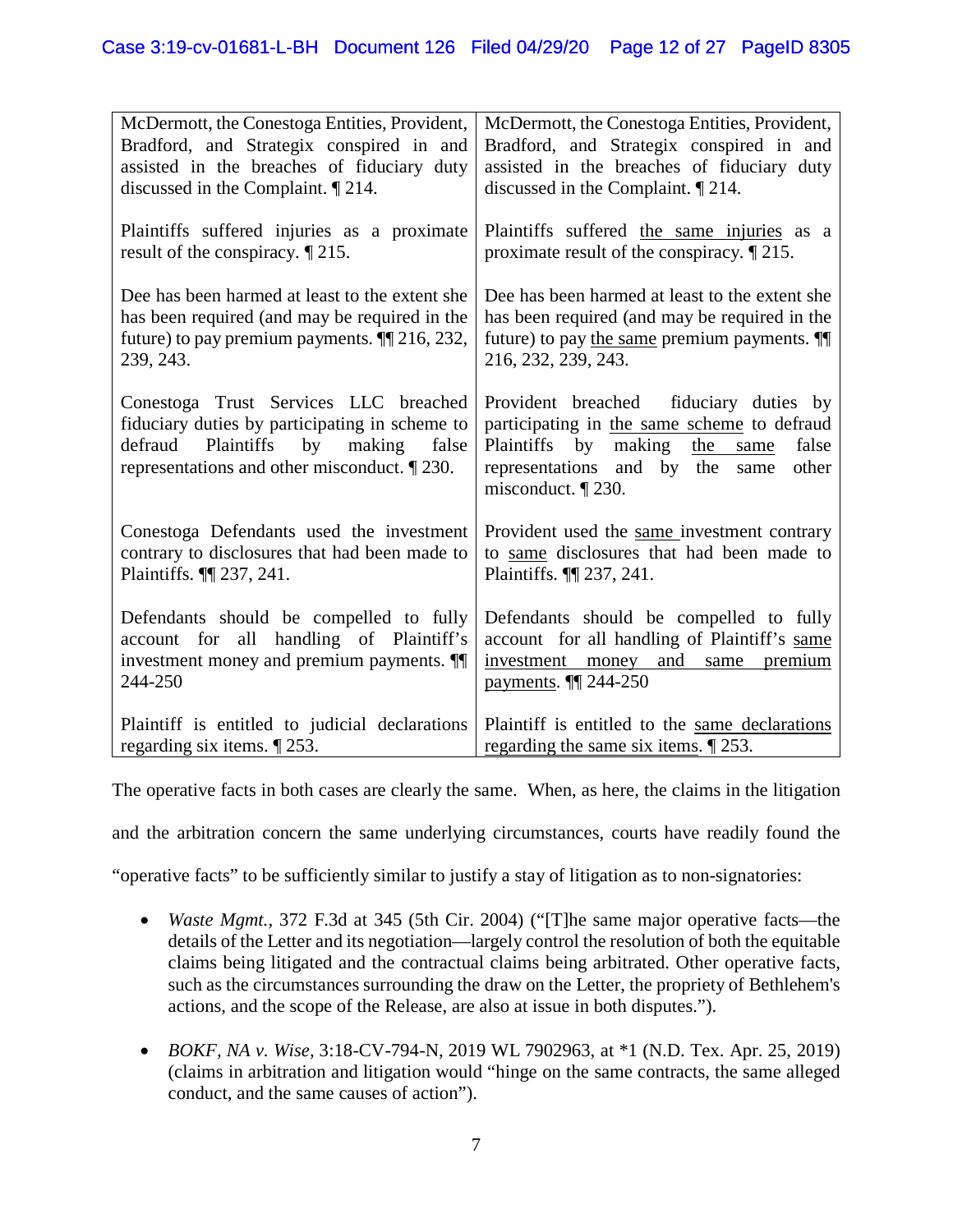- *Deosaran v. Ace Cash Express, Inc.,* 4:16-CV-00919-O-BP, 2017 WL 1318568, at \*1 (N.D. Tex. Mar. 23, 2017), report and recommendation adopted, 4:16-CV-00919-O-BP, 2017 WL 1296453 (N.D. Tex. Apr. 7, 2017) ( "[b]oth proceedings concern the central question of whether Defendant had the right to make calls to the cell phone shared by Goodwin and Deosaran using an automated dialing system").
- *Hallam v. Southaven R.V. Ctr., Inc*., No. 3:18-CV-220-DMB-RP, 2019 WL 4675380, at \*3 (N.D. Miss. Sept. 25, 2019) ( "[Although the Hallams' claims against the two defendants will require some different proof (breach of the warranty in the case of the claims against REV, and substantial impairment for the claim against Southaven RV), the claims generally rely on the same allegations of manufacturer defects in the vehicle. … Given this overlap, the Court concludes the claims involve the same operative facts.").
- *S. Indus. Contractors, LLC v. Neel-Schaffer, Inc.,* No. 1:17CV255-LG-JCG, 2018 WL 3130944, at \*3 n. 1 (S.D. Miss. June 26, 2018) (claims in litigation and arbitration "arose out of the same facts and seek damages for problems caused by the same debris field and the same allegedly defective plans")
- *Qualls v. EOG Res., Inc*., No. CV H-18-666, 2018 WL 2317718, at \*2 (S.D. Tex. May 22, 2018) ("[T[he same facts will necessarily be relevant in both cases to determine which company" could be liable to the plaintiff).
- *Gupta v. Lynch,* No. CIV.A. 12-1787, 2014 WL 4063831, at \*7–8 (E.D. La. Aug. 15, 2014) ("Plaintiffs assert identical causes of actions against each Defendant which share a common nucleus of underlying facts.")
- *Hope v. Debt Choice, Inc*., 2:11-CV-189, 2012 WL 13005522, at \*8 (E.D. Tex. Dec. 3, 2012) ("Given that Plaintiff's claims against Lexxiom and the Iniguez Defendants arise out of the same transaction for debt management services, all three *Waste Management* factors are satisfied.")
- *Galtney v. KPMG LLP,* No. CIV.A. H05583, 2005 WL 1214613, at \*6–7 (S.D. Tex. May 19, 2005) ("Plaintiffs plead their claim of aiding and abetting a breach of fiduciary duty against both Presidio and the Deutsche Bank Defendants, and the claim against all is based on the same set of operative facts. Presidio's motion for a stay will therefore be granted pending the outcome of the arbitration of that issue between Flinders and the Deutsche Bank Defendants.")

Here, it is beyond dispute that the claims against Provident and Conestoga Defendants are based on "the same major operative facts" (*Waste Mgmt.,* 372 F.3d at 345), and "hinge on the same contracts, the same alleged conduct, and the same causes of action." *BOKF, NA*, 2019 WL 7902963, at \*1. The claims clearly "share a common nucleus of underlying facts" (*Gupta*, 2014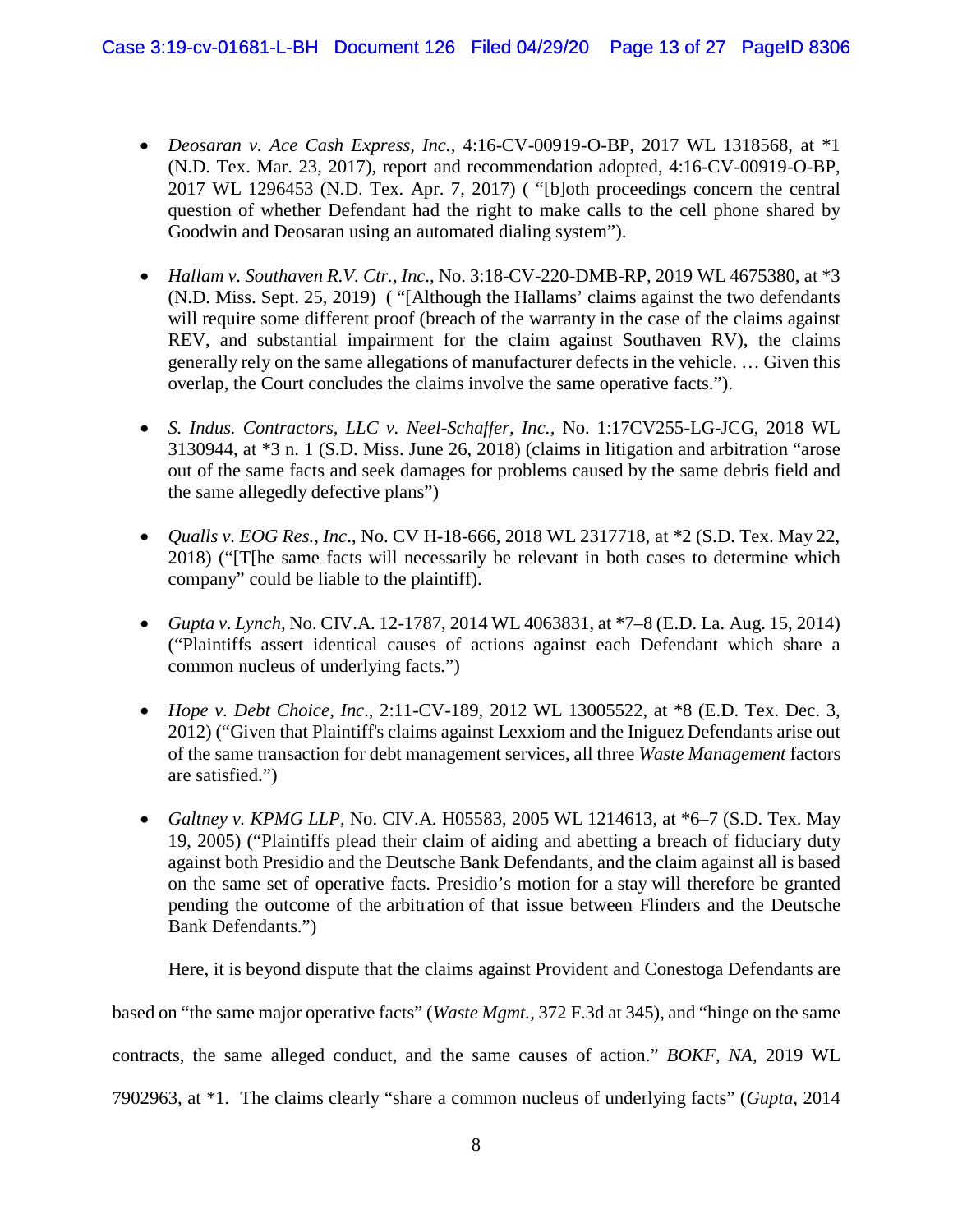WL 4063831, at \*7–8) and "[t]he same facts will necessarily be relevant in both cases." *Qualls,* 2018 WL 2317718, at \*2. The first *Waste Mgmt*. factor weighs heavily in favor of a stay.

## **2. Inherently inseparable: the lawsuit and arbitration involve the same fundamental dispute and the same alleged harm.**

The next factor to consider is whether claims in the litigation and arbitration are "inherently inseparable." When the claims only involve one harm, the litigation and arbitration are inherently inseparable. *See, Waste Mgmt.*, 372 F.3d at 345 (plaintiff "trying to recover the same payment" from two defendants "only suffered one alleged harm, so the resulting litigation and the arbitration are 'inherently inseparable' from the instant litigation...."); *S. Indus. Contractors, LLC, ,* 2018 WL 3130944, at \*3 ("A plaintiff's attempt to recover the same damages in arbitration and litigation warrants imposition of a stay of litigation against a non-signatory."); *Qualls,* 2018 WL 2317718, at \*2 ("In both cases, Qualls only alleges one harm—not being paid overtime for the work he performed for EOG through Bedrock. Thus, Qualls's claims involve only one harm and are inherently inseparable."); *Hallam,* 2019 WL 4675380, at \*4 ("Like Waste Management, the claims concern only one alleged harm—the sale and purchase of an allegedly defective product—for which the Hallams seek remedies in the form of reimbursement for repairs already performed on the product and the return of the product in exchange for return of the purchase price. Under these circumstances, the claim against Southaven RV is inherently inseparable from the claims against REV.").

No matter how many causes of action against how many defendants Dee has asserted, the claims are all based on the same alleged harm arising from the same investment in the same life settlements. Indeed, Dee expressly seeks the very same damages and relief from both Provident and the Conestoga Defendants, namely Dee "has been harmed at least to the extent she has been required (and may be required in the future) to pay premium payments" for the policies. (doc. 21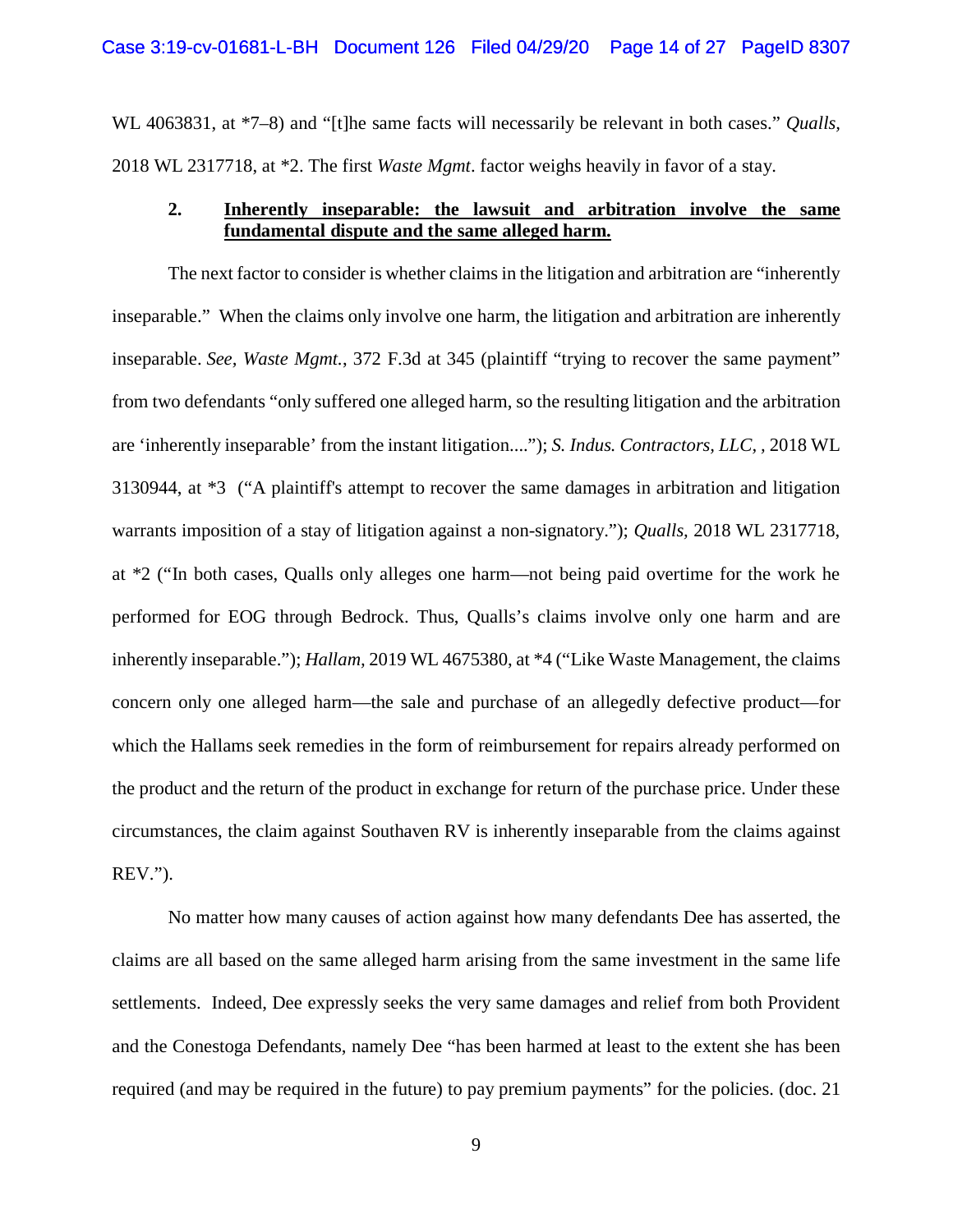at ¶¶ 216, 232, 239, 243; *see also, id.* at ¶¶ 139, 152-53 (claims are based on the same \$770,000 invested in the same eleven policies); ¶¶ 154-58 (claims based on the same premium payments); ¶ 162 (claims based the same "financial strain of being forced to meet multiple demands for [the same] premium payments").<sup>[1](#page-14-0)</sup> Dee is trying to recover the same damages from Provident in arbitration and from Conestoga Defendants in litigation. Because Dee has only "suffered one alleged harm," the "resulting litigation and the arbitration are 'inherently inseparable.'" *Waste Mgmt.*, 372 F.3d at 345. The second *Waste Mgmt*. factor weighs heavily in favor of a stay.

## **3. Critical impact: allowing litigation to proceed would risk inconsistent results and could have a critical impact on the arbitration.**

The final factor to consider is whether the litigation will have a critical impact on the arbitration. "When the claims in arbitration and the claims in litigation involve common questions of law or fact, the litigation would likely have a critical impact on the arbitration because the litigation could resolve issues subject to arbitration." *Hallam,* 2019 WL 4675380, at \*4, citing *Aircraft Braking Sys. Corp. v. Local 856, Int'l Union, United Auto., Aerospace & Agr. Implement Workers, UAW*, 97 F.3d 155, 159 (6th Cir. 1996) ("arbitrators are bound by prior federal court decisions under the doctrines of collateral estoppel and/or res judicata."); *Broussard v. First Tower Loan, LLC*, No. 15-1161 c/w 15-2500, 2016 WL 879995, at \*6 (E.D. La. Mar. 8, 2016) ("Given the binding effect of a federal judgment, as well as the factual similarities in Broussard's and the EEOC's claims, the arbitrator would necessarily be strongly influenced to follow the Court's determination."); 18B FED. PRAC. & PROC. JURIS. § 4475.1 (2d ed.) ("[i]f an arbitrator refuses to recognize judicial disposition of an issue, a court may refuse to confirm the award.").

<span id="page-14-0"></span> $1$  Dee also seeks the same "accounting" and same declaratory relief against Provident and the Conestoga Defendants. (doc. 21 ¶¶ 244-254).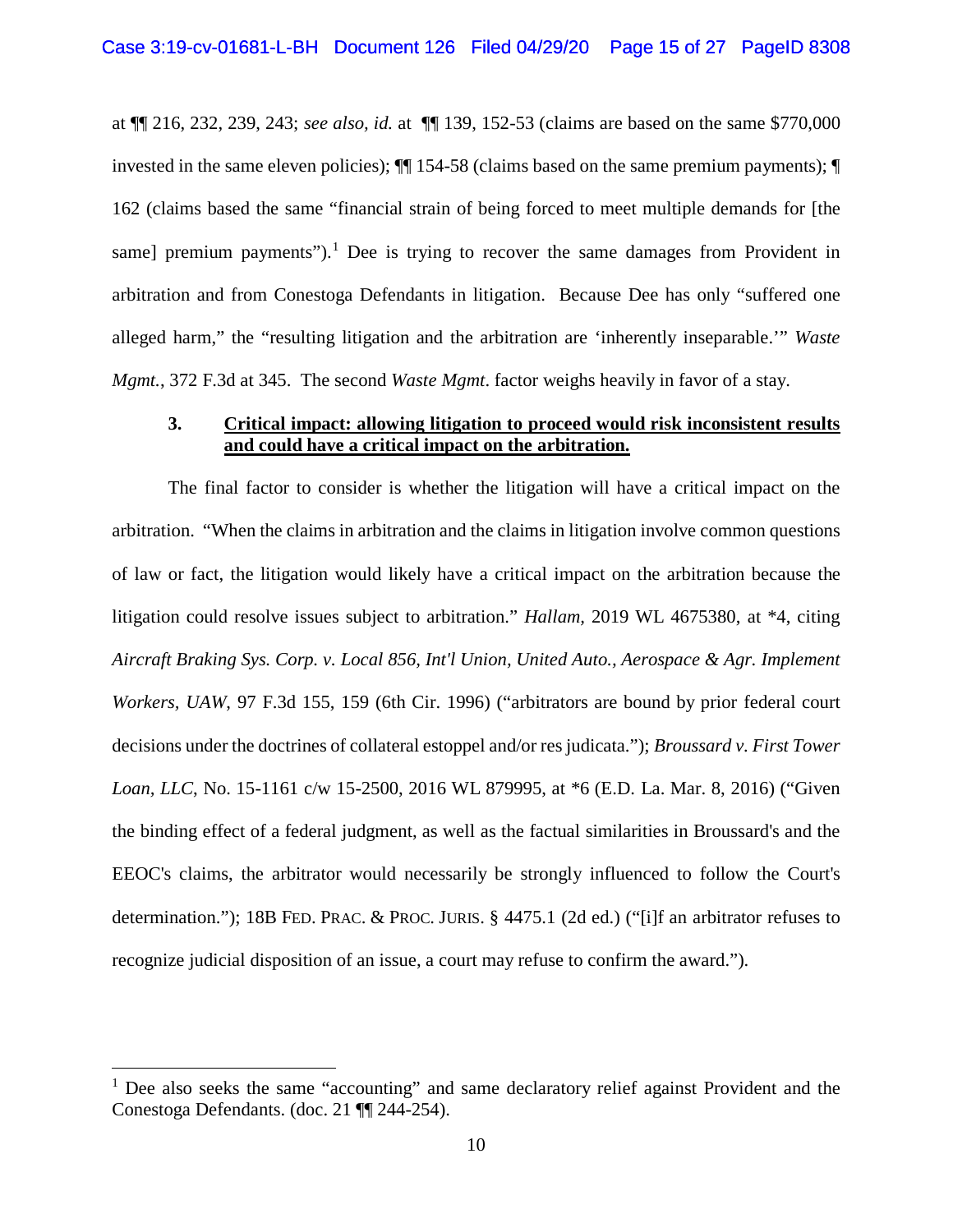As demonstrated by the chart above (*supra*, pp. 5-7), Dee's litigation claims against the Conestoga Defendants and Dee's arbitration claims against Provident involve numerous common questions of fact and law. Here, as in *Waste Mgmt.*, "[a]llowing the instant litigation to proceed would risk inconsistent results, and 'substantially impact' the arbitration." 372 F.3d at 345; *see also, e.g*., *Suzlon Infrastructure, Ltd*, 2010 WL 3540951, at \*8 ("The close relationship between the facts involved in the federal court claims and the arbitration claims counsels in favor of staying this litigation."); *Deosaran*, 2017 WL 1318568, at \*4 ("[R]esolution of the litigation could have a 'critical impact' on the arbitration if these key issues of consent and revocation of consent were determined in the lawsuit before they could be addressed by the arbitrator. Under these circumstances, Judge O'Connor should stay further proceedings in the case pending resolution of the Goodwin arbitration."); *S. Indus. Contractors*, 2018 WL 3130944, at \*3 ( "[I]f a jury in the federal lawsuit found that the plans were defective, then such a determination would inevitably affect the arbitration against the Port Authority. As a result, the Port Authority's potential liability would be seriously affected by any judgment entered in this lawsuit. … The Consultant Defendants are therefore entitled to a stay of this litigation."); *Qualls,* 2018 WL 2317718, at \*2–3 ("[G]iven that each case will involve the same and similar questions, proceeding with the instant litigation risks forfeiting Qualls's and Bedrock's rights to meaningful arbitration."); *Hope,* 2012 WL 13005522, at \*8 )"[P]roceeding with the action against Lexxiom would have a 'critical impact' on the arbitration by undermining the arbitrator's authority to resolve the dispute between Plaintiff and the Iniguez Defendants.").<sup>[2](#page-15-0)</sup> The third *Waste Mgmt*. factor weighs heavily in favor of a stay.

<span id="page-15-0"></span> $2$  Further, allowing litigation to proceed in this Court could allow Dee to obtain discovery that she would not be able to under the arbitration rules and thus interfere with Provident's right to a meaningful arbitration. *See, BOKF, NA*, 2019 WL 7902963, at \*1 ("[A]llowing the case to proceed in this Court could allow the Plaintiff to obtain discovery that it would not be able to under FINRA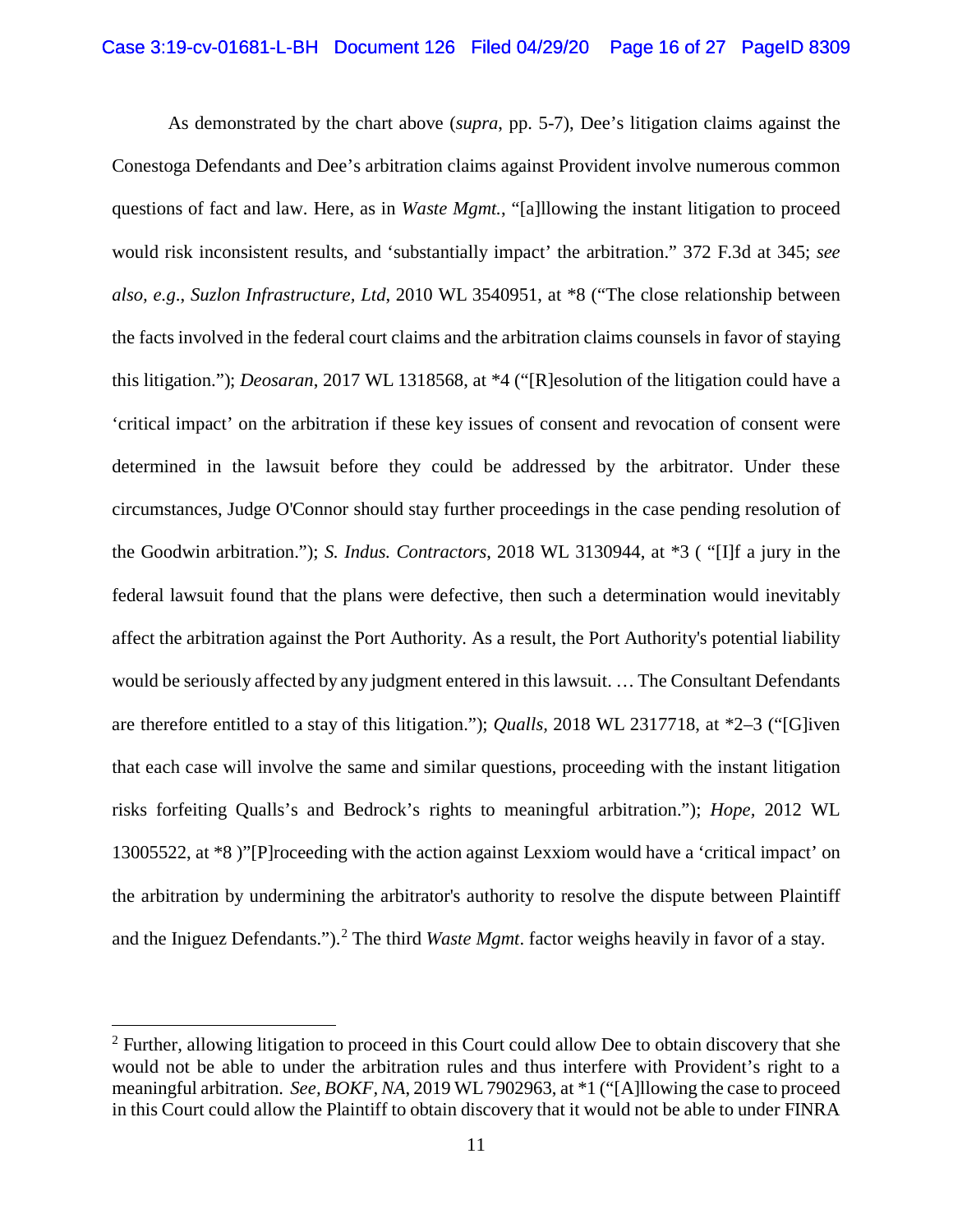## **4. That this is a putative class action does not change the result.**

Although this is a putative class action, $3$  no class has been certified and this case involves only the Plaintiffs' individual claims.<sup>[4](#page-16-1)</sup> In any event, there is nothing about a putative class action that somehow overrides the "liberal federal policy favoring arbitration agreements." *See, gen., AT&T Mobility LLC v. Concepcion*, 563 U.S. 333, 346 (2011) (individual plaintiffs who asserted putative class action could not avoid arbitration agreement provision which waived their right to pursue claims on behalf of a class). With regard to the specific issue at hand, several courts have applied the Fifth Circuit's *Waste Mgmt*. factors to determine that a putative class action case involving non-signatories to an arbitration agreement should be stayed pending the outcome of an arbitration between signatories to the agreement. *See, e.g., Qualls.,* 2018 WL 2317718, at \*1-3 (staying case, including putative class claims, against non-signatory defendant EOG pending outcome of arbitration of claims based on same operative facts by the plaintiff against the defendant Bedrock); *Jones v. Singing River Health Sys*., No. 1:14CV447-LG-RHW, 2016 WL 3351291, at \*2 (S.D. Miss. June 15, 2016) (staying case, including putative class claims, filed by non-signatory plaintiff Lowe against KMPG pending resolution of arbitration of similar claims asserted by plaintiff Jones against KMPG); *Hope,* 2012 WL 13005522, at \*8 (staying case,

 $\overline{a}$ 

<sup>[</sup>arbitration] rules. Accordingly, the Court holds that allowing this case to proceed could ultimately destroy Defendants' right to a meaningful arbitration.").

<span id="page-16-0"></span><sup>3</sup> It is the Estate and not Dee that seeks to represent a class. *See* Doc. 21 ¶ 164-70.

<span id="page-16-1"></span><sup>4</sup> *See gen., Campbell-Ewald Co. v. Gomez,* 136 S. Ct. 663, 672 (2016) ("[A] class lacks independent status until certified"); *Hohensee v. Divine Miracles, Inc.,* CV 18-1287, 2018 WL 6198370, at \*3 (E.D. La. Nov. 14, 2018) ("No class has been certified. As a result, there are no 'absent class members.'"); *Malone v. TD Ameritrade, Inc.,* 4:16CV614, 2017 WL 2306412, at \*1 n. 1 (E.D. Tex. Mar. 6, 2017) ("While Plaintiff styles his case as a putative class action, no class has been certified under Rule 23 and Plaintiff has not been found to be an adequate class representative. Thus, at this time, the case involves only Plaintiff's individual claims.").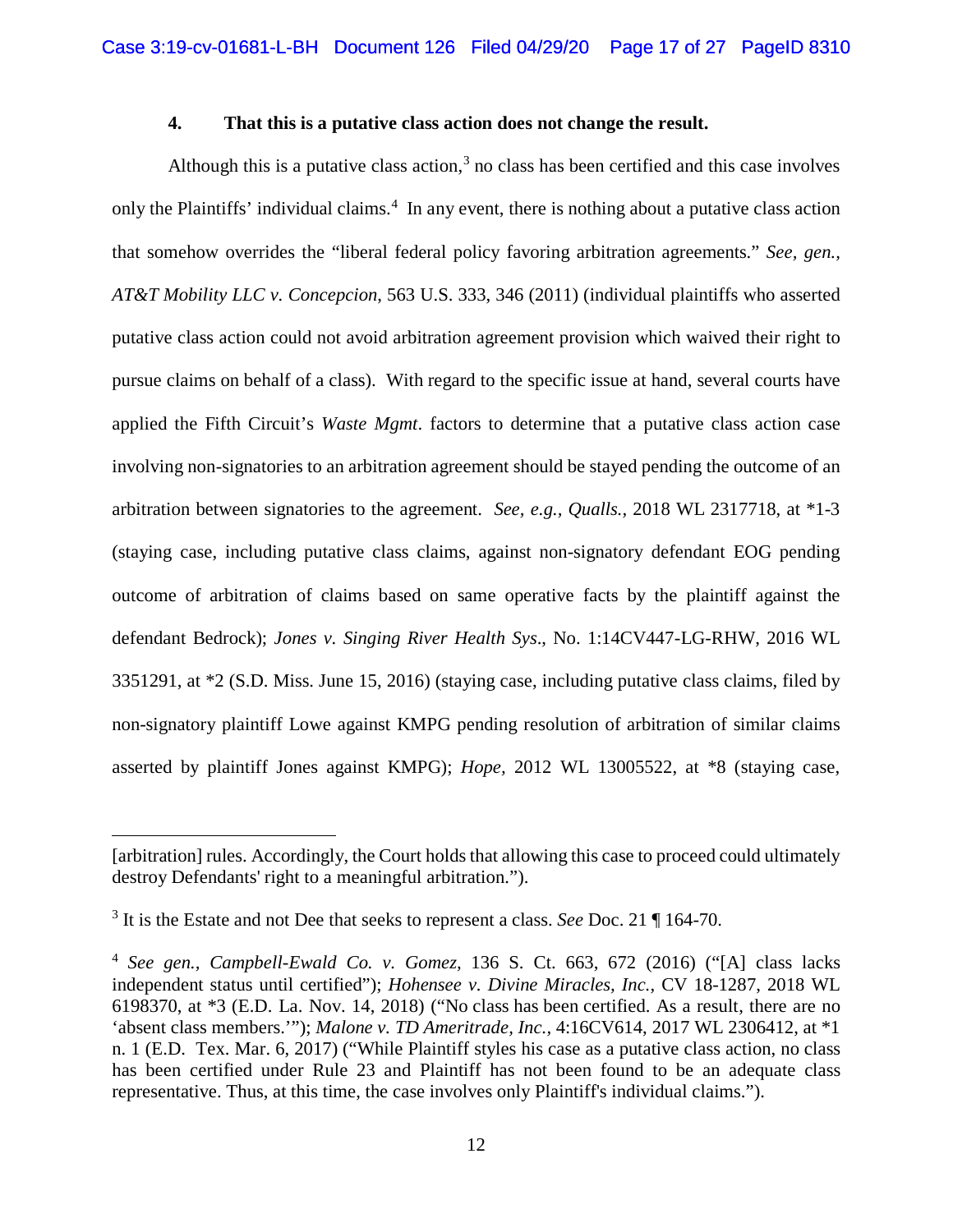## Case 3:19-cv-01681-L-BH Document 126 Filed 04/29/20 Page 18 of 27 PageID 8311

including putative class claims, against non-signatory defendant Lexxiom pending outcome of arbitration of claims based on same operative facts by the plaintiff against the Iniguez Defendants); *Galtney*, 2005 WL 1214613, at  $*2$  (staying case, including putative class claims, against nonsignatory defendant Presidio pending outcome of arbitration of claims based on same operative facts by one of the plaintiffs against the defendant Deutsche Bank). Because the *Waste Mgmt.* factors weigh heavily in favor of a stay, the case against the Conestoga Defendants, including putative class claims, should be stayed pending the outcome of the arbitration with Provident.

#### **5. A mandatory or, at the very least, discretionary, stay is warranted.**

Dee is a signatory to the agreement to arbitrate with Provident, and this Court has found she is obligated to arbitrate her claims against Provident. Although the Conestoga Defendants are not signatories to that agreement, Section 3 nonetheless requires a mandatory stay of litigation against the Conestoga Defendants because (1) the arbitration and litigation involve the same operative facts, (2) the claims asserted are inherently inseparable, and (3) the litigation could have a critical impact on the arbitration. *Waste Mgmt*., 372 F.3d at 343-55. Alternatively, if for any reason the court finds a mandatory stay is not justified, a discretionary stay is clearly proper under the circumstances. Dee's claims against Conestoga Defendants should be stayed—whether mandatory under Section 3 or discretionary under the Court's inherent power—pending the outcome of the arbitration of Dee's claims against Provident that are based on the same facts and transactions and seeking the same damages.

## **C. The Estate's claims against all Defendants should be stayed pending the outcome of the arbitration of Dee's claims against Provident as they are based on the same facts and transactions and seek intertwined damages.**

In her original complaint, Dee alleged identical claims on behalf of herself and the Estate. (doc. 1-4). This made sense because the claims of Dee and the Estate both concern the same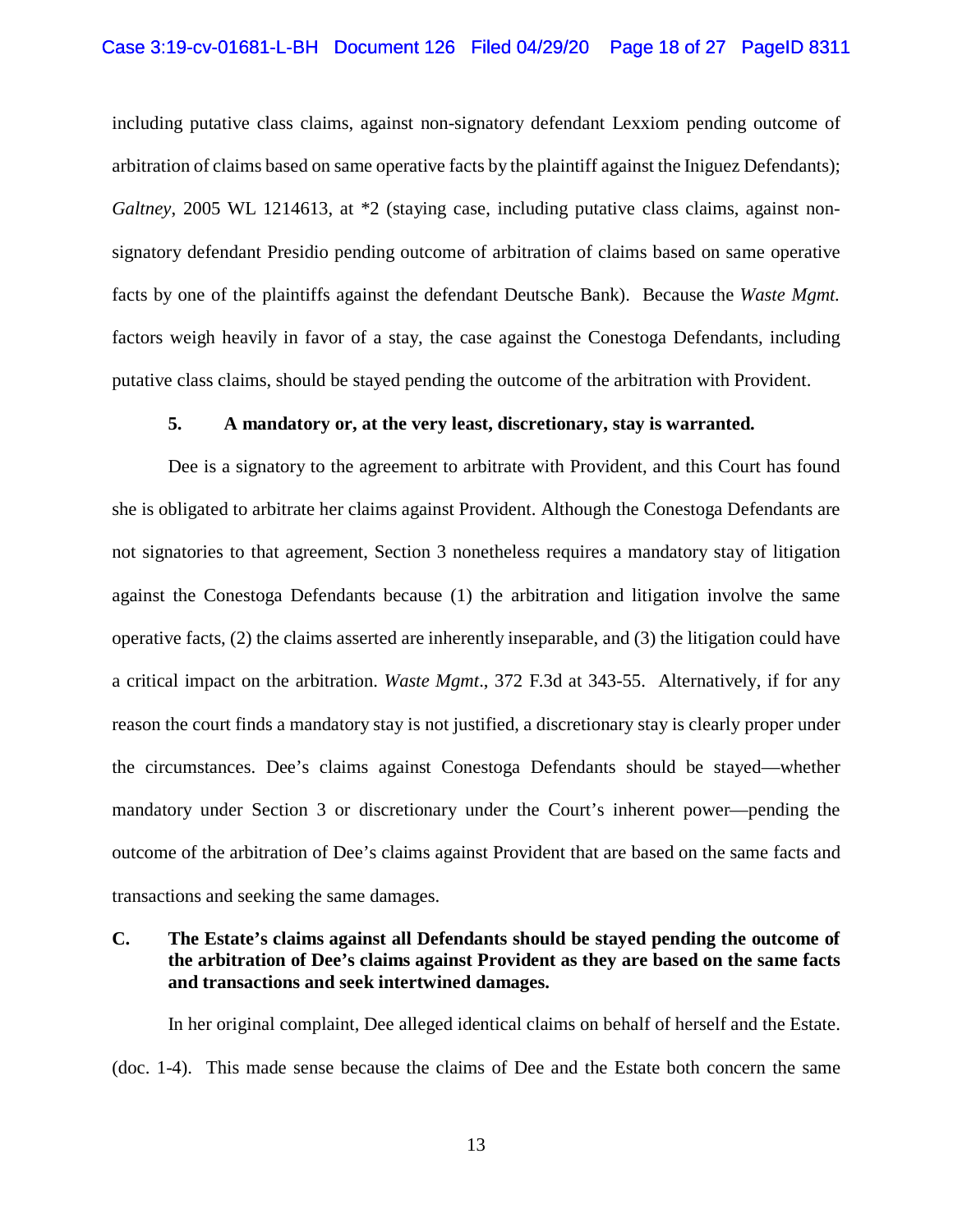money used to pay for the same investments with the same defendants based on the same documents and same representations. (docs. 1-2, 21). After Provident moved to compel arbitration based on the arbitration agreement signed by Dee, Plaintiffs filed an amended complaint purporting to split the claims of Dee and the Estate. (doc. 21). This dodge does not change the underlying facts. Because  $(1)$  the arbitration and litigation involve the same operative facts,  $(2)$ the claims asserted are inherently inseparable, and (3) the litigation could have a critical impact on the arbitration, the Estate's claims against Provident and the Conestoga Defendants should be stayed pending the outcome of the arbitration of Dee's claims against Provident.

## **1. A court should stay claims asserted by a non-signatory plaintiff when, as here, the facts and claims forming the basis for the litigation proceedings significantly overlap with an arbitration.**

If the Estate is not bound by the arbitration agreement, a *mandatory* stay under Section 3 may not be proper as to the Estate.<sup>[5](#page-18-0)</sup> However, courts can and should issue *discretionary* stays to stay the claims of even a non-signatory plaintiff when those claims significantly overlap with claims to be arbitrated. Here, the Estate's claims and Dee's claims are not only based on the very same facts and transactions but seek inextricably intertwined damages. The Estate's claims should be stayed pending the arbitration of Dee's claims.

Two recent cases out of the Northern District of Texas provide examples of courts staying the claims of non-signatory plaintiffs pending arbitration of another plaintiff's claims. In *BOKF, NA*, both BOK, NA and BOKFS asserted claims against the defendants. 2019 WL 7902963, at \*1 The plaintiff BOKFS was party to an arbitration agreement with the defendants. 2019 WL

<span id="page-18-0"></span><sup>&</sup>lt;sup>5</sup> There are at least a couple reasons why a mandatory stay may be proper as to the Estate. First, the Estate itself may be bound by the arbitration agreement. (*See* doc. 106). Second, the intertwined nature of the claims by Dee and the Estate (discussed below in the next section) is such that Section 3 could and should apply. Regardless, as will be shown, a discretionary stay is clearly proper.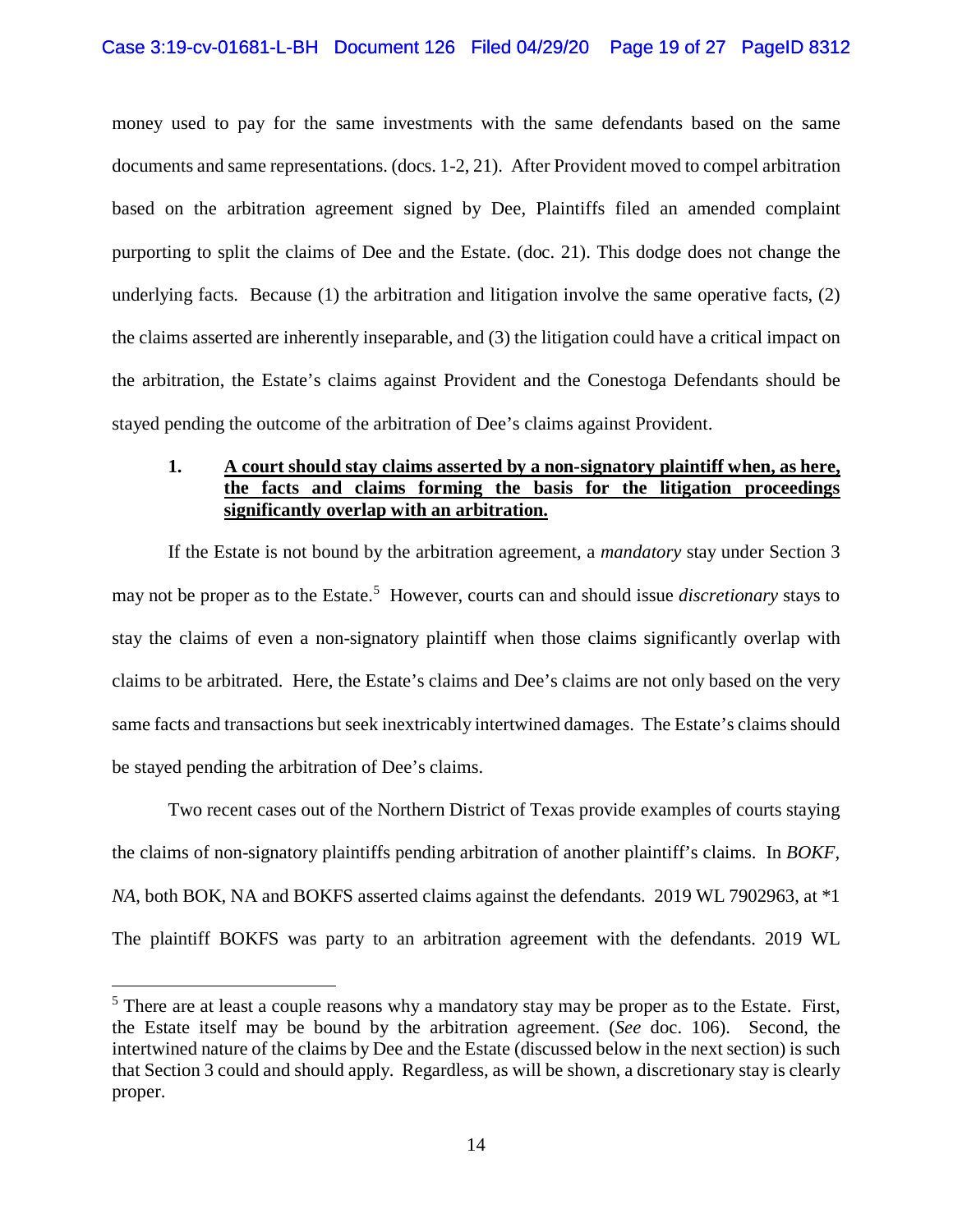7902963, at \*1. However, the plaintiff BOK, NA was not a party to any arbitration agreement with the defendants and was not obligated to arbitrate its claims. 2019 WL 7902963, at \*1. Nonetheless, after considered the *Waste Mgmt.* factors, the court determined a stay of nonsignatory BOK, NA's claims was proper pending arbitration between BOKFS and the defendants:

Allowing BOKF, NA to proceed with this litigation could destroy Defendants' right to a meaningful arbitration. Primarily, the arbitration and litigation are based on the same operative facts and involve inherently inseparable claims. While BOK, NA and BOKFS may have different damages, both entities raise claims that hinge on the same contracts, the same alleged conduct, and the same causes of action. Indeed, "it is the violated right that matters, not the purported remedy." *Id.* at 345. Given how intertwined the claims are, a decision from this Court could influence the outcome of the arbitration. In addition, allowing the case to proceed in this Court could allow the Plaintiff to obtain discovery that it would not be able to under FINRA rules. Accordingly, the Court holds that allowing this case to proceed could ultimately destroy Defendants' right to a meaningful arbitration.

*Id.,* citing *Waste Mgmt.,* 372 F.3d at 345.

Similarly, in *Deosaran,* both Lisa Deosaran and Raymond Goodwin asserted claims against the defendant for violations of the Telephone Consumer Protection Act. 2017 WL 1318568, at \*1. Deosoran and Goodwin each claimed they were entitled to their own damages due to defendant making calls to a cellular phone the two plaintiffs shared after they had revoked their consent for defendant to call. 2017 WL 1318568, at \*1. The calls concerned a loan agreement previously entered into by Goodwin. *Id.* As part of that transaction, Goodwin had entered into an arbitration agreement with the defendant. *Id.* at \*2-3. However, Deosoran was not a party to any arbitration agreement with the defendant and was not obligated to arbitrate her claims. *Id*. at \*3. Nonetheless, the court determined a stay of the non-signatory Deosoran's claims was proper pending arbitration between Goodwin and the defendant:

Applying the three-part *Rainie*r [*i.e., Waste Mgmt*.] test, the undersigned recommends that Judge O'Connor stay further proceedings in the case following dismissal of Goodwin's claims so that those claims may proceed to arbitration. The claims at issue in the arbitration and those remaining in the lawsuit involve the same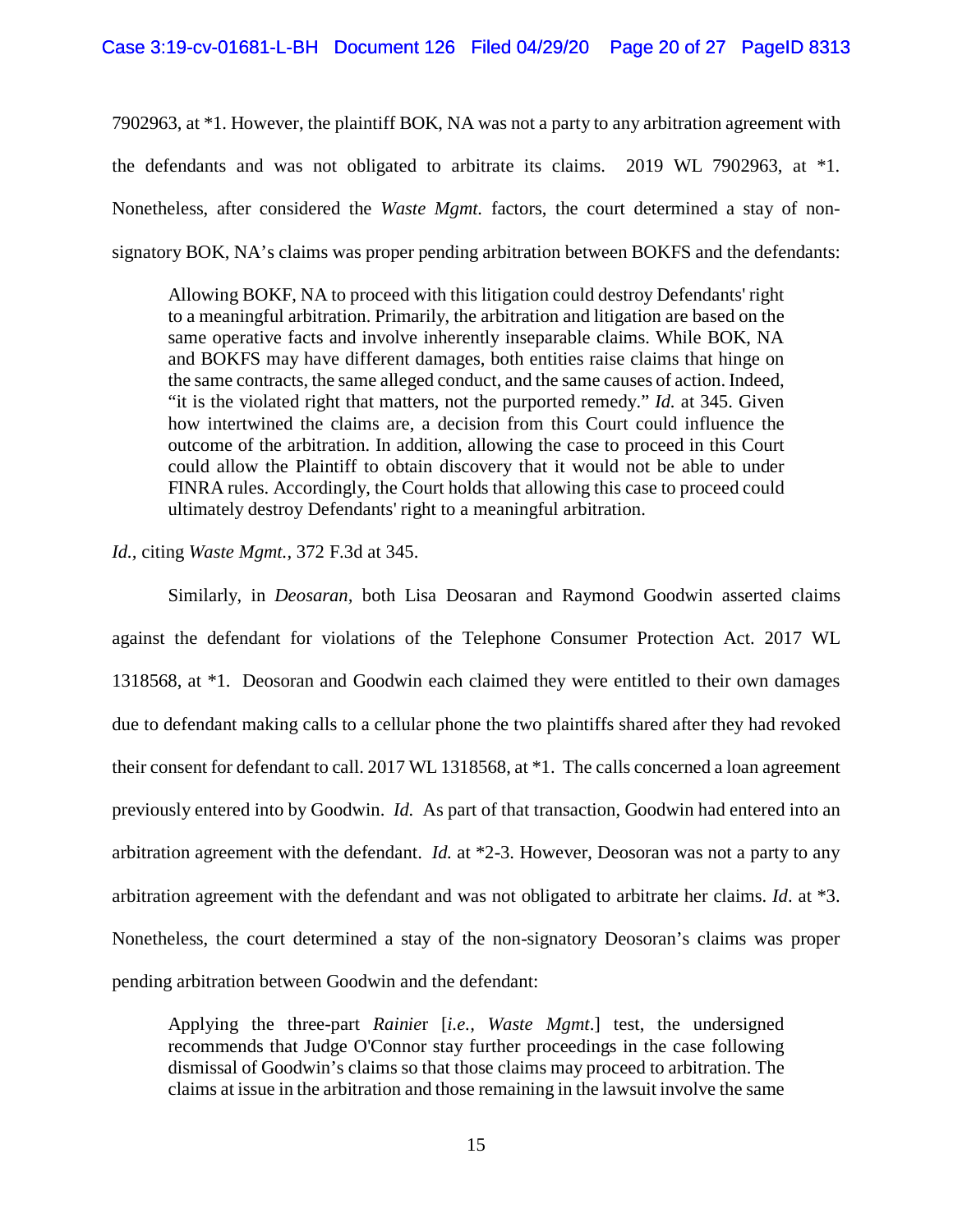operative facts. Both proceedings concern the central question of whether Defendant had the right to make calls to the cell phone shared by Goodwin and Deosaran using an automated dialing system. The claims in both proceedings are "inherently inseparable" and involve a shared cell phone, claims of consent to use an automated dialing system by listing the cell phone number in loan documents, and revocation of consent. Finally, resolution of the litigation could have a "critical impact" on the arbitration if these key issues of consent and revocation of consent were determined in the lawsuit before they could be addressed by the arbitrator. Under these circumstances, Judge O'Connor should stay further proceedings in the case pending resolution of the Goodwin arbitration.

Id., at \*4. The Magistrate Judge's report and recommendation was adopted by the district court. 2017 WL 1296453.

Several other courts in this Circuit have also stayed the claims of non-signatory plaintiffs when their claims significantly overlap with claims of other plaintiffs that must arbitrate. For example, in *Jones,* two plaintiffs asserted putative class action lawsuits. 2016 WL 3351291, at \*1. Both Thomas Jones and Martha Ezell Lowe filed putative class actions against KPMG as a result of the alleged underfunding of the Singing River Health System Employees' Retirement Plan and Trust. *Id.* Jones was party to an arbitration agreement with the defendant and the court granted the defendant's motion to compel arbitration of Jones's claims. *Id.* However, Lowe was not party to any arbitration agreement and the motion to compel arbitration of Lowe's claims was denied. *Id*. Nonetheless, the court determined a stay of non-signatory Lowe's claims, including Lowe's class action allegations, was proper pending the arbitration between Jones and the defendant KPMG:

…. [T]he facts in the Lowe and Jones lawsuits are identical. The Jones plaintiffs have filed the following claims against KPMG: breach of fiduciary duty, Section 1983 conspiracy, negligence and professional malpractice, and fraud, fraudulent misrepresentation, and deceit. Lowe alleges that KPMG aided and abetted a breach of fiduciary duty. Thus, the claims filed in Jones and Lowe are not identical, nor are they inherently inseparable. Nevertheless, there is significant overlap among the claims asserted against KPMG in these lawsuits, because the same witnesses and evidence will likely be necessary to prove the claims asserted in Lowe and Jones. Finally, allowing Lowe to litigate her claims would pose a risk of inconsistent results and may undermine the arbitration of the Jones claims. *See Waste Mgmt., Inc.*, 372 F.3d at 345 (explaining that the binding effect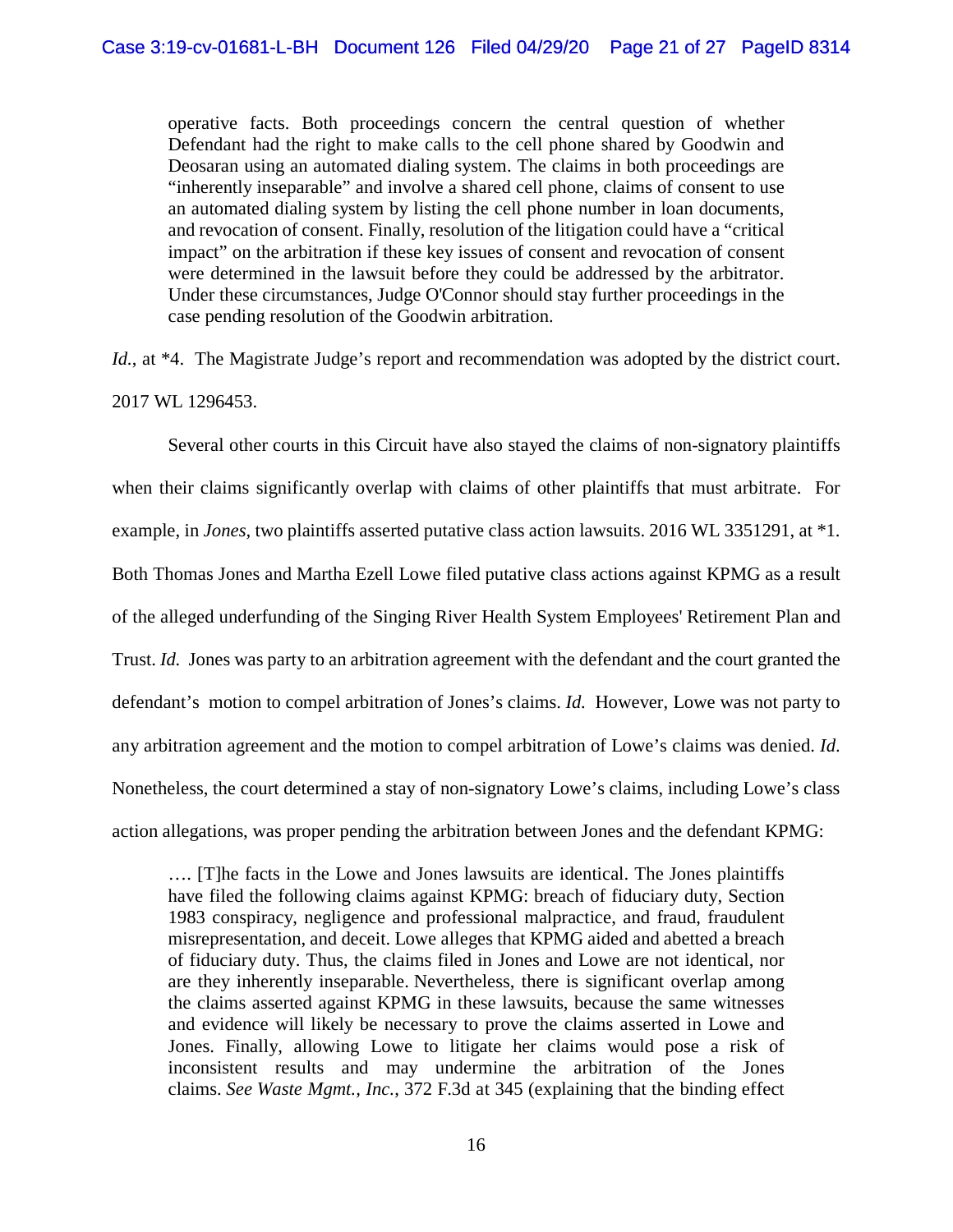of federal judgments would strongly influence an arbitrator to follow the court's decision, particularly where the claims asserted are similar). As a result, the Court finds that a discretionary stay of Lowe's claims against KPMG pending resolution of the Jones arbitration is warranted.

*Id.* at \*2.

In *Galtney* there were four plaintiffs<sup>[6](#page-21-0)</sup> asserting claims against four defendants.<sup>[7](#page-21-1)</sup> 2005 WL

1214613, at \*1. The court found that one of the plaintiffs, Flinders Ventures, was obligated to arbitrate its claims against some of the defendants. *Id.,* at \*2-6. The other three plaintiffs were not bound by any arbitration agreement. *Id*. And, there was no arbitration agreement between any of the plaintiffs and the defendant Presidio. *Id*., at \*7. Nonetheless, the court ordered "[a]ll further proceedings in this case are STAYED against all Defendants pending the outcome of an arbitration between Plaintiff Flinders Ventures" and the other three defendants. *Id.* The court explained:

Defendant Presidio, which states that it is not a party to an arbitration agreement and does not consent to arbitration, nonetheless moves for a stay of Plaintiffs' action against it pending completion of the arbitration sought by the Deutsche Bank Defendants. Title 9 U.S.C. § 3 provides that where suit is brought "upon any issue referable to arbitration under an agreement in writing for such arbitration," the court, upon being satisfied that the issue involved is indeed referable to arbitration under the agreement, "shall on application of one of the parties stay the trial of the action until such arbitration has been had in accordance with the terms of the agreement...." *Id.; Waste Mgmt., Inc. v. Residuos Industriales Multiquim, S.A. de C.V.*, 372 F.3d 339, 342 (5th Cir.2004). A non-signatory to the arbitration agreement, such as Presidio here, has "standing to apply for a stay when the litigation involves 'any issue referable to arbitration." ' Waste Mgmt., 372 F.3d at 342-43 (quoting 9 U.S.C. § 3). Plaintiffs plead their claim of aiding and abetting a breach of fiduciary duty against both Presidio and the Deutsche Bank Defendants, and the claim against all is based on the same set of operative facts. Presidio's motion for a stay will therefore be granted pending the outcome of the arbitration of that issue between Flinders and the Deutsche Bank Defendants.

<span id="page-21-0"></span> <sup>6</sup> William F. Galtney, Jr., Susanne W. Galtney, Galtney Family Investors, Ltd., and Flinders Ventures LLC.

<span id="page-21-1"></span><sup>7</sup> Deutsche Bank AG's, Deutsche Bank Trust Company Americas, Deutsche Bank Securities, Inc, and Presidio Advisory Services LLC.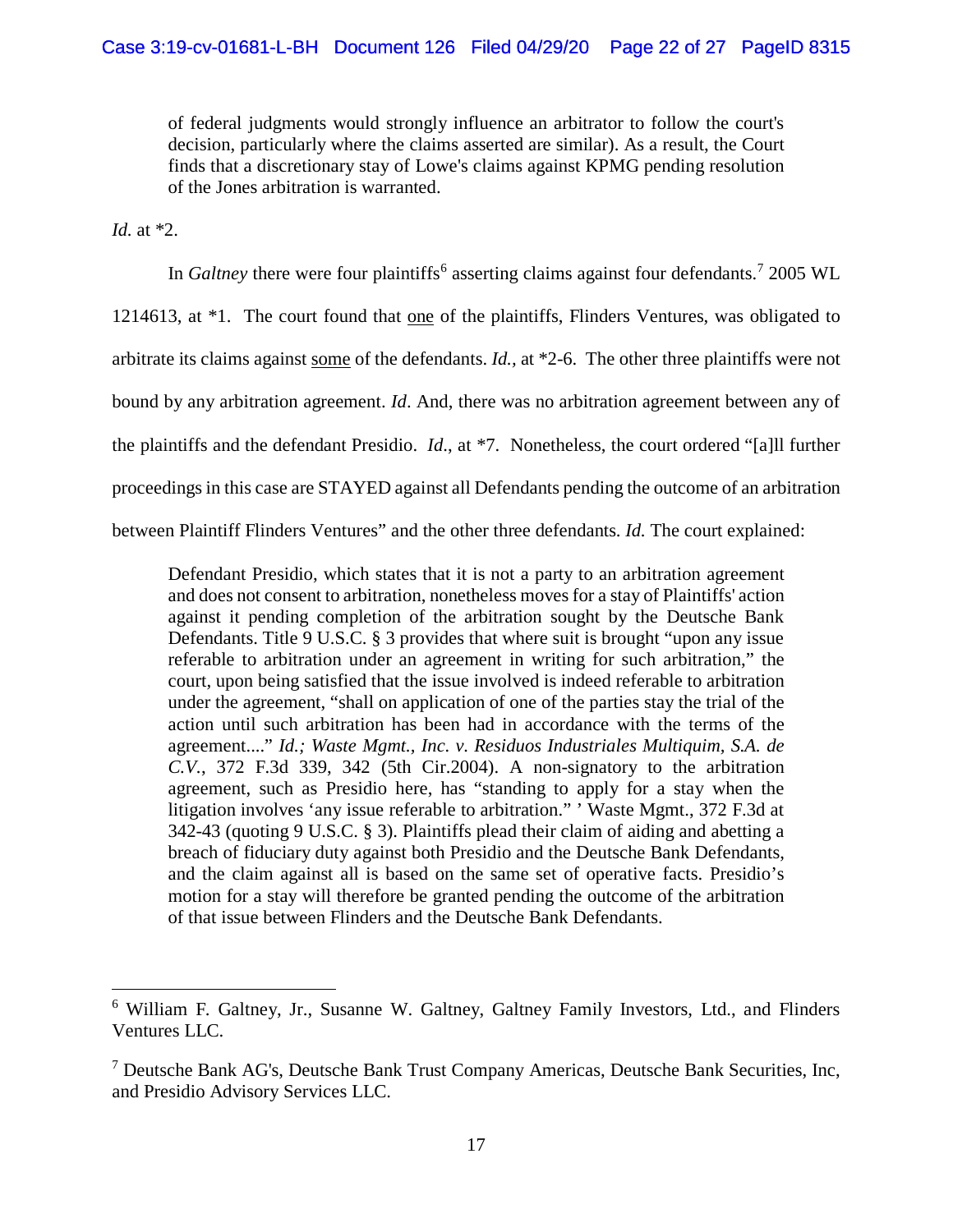*Id.* 

The *Gupta* case arose from the alleged mismanagement of a trust. 2014 WL 4063831, at \*1. There were four plaintiffs: Narinder Gupta ("N. Gupta"), Suman Gupta ("S. Gupta"), and their two sons, Neel Gupta and Jagan Gupta (collectively the "Gupta Sons"). *Id.* The court held that the claims of N. Gupta and S. Gupta were covered by an arbitration agreement with defendants. *Id*. at \*6. However, the court found that the Gupta Sons were not bound by any arbitration agreement. *Id.* at \*7. Nonetheless, the court determined a stay of the non-signatory Gupta Sons' claims was

proper pending arbitration by N. Gupta and S. Gupta:

Having referred the claims of N. Gupta and S. Gupta against MLPFS and Chaturvedi to arbitration, the Court must now decide whether to stay the remaining claims pending arbitration. […] All of these factors weigh in favor of staying the remaining claims pending arbitration. First, Plaintiffs assert identical causes of actions against each Defendant which share a common nucleus of underlying facts. Resolving these common issues of law and fact in arbitration eliminates any possibility of conflicting decisions, conserves judicial resources, and is the most efficient way to adjudicate Plaintiffs' claims. Second, in addition to promoting judicial economy, a stay of all remaining claims is most convenient for all involved in the litigation. Requiring the parties themselves, their counsel, and the witnesses to participate in parallel proceedings—one in New York, the other in Louisiana would impose undue hardship. Third, Plaintiffs have failed to demonstrate any prejudice that would result from a temporary stay. Finally, if Plaintiffs were forced to adjudicate their remaining claims in this forum, the arbitration proceedings would essentially be rendered meaningless and the federal policy in favor of arbitration thwarted.

*Id.,* at \*7–8.

Here, it is beyond dispute that the claims of the Estate and Dee "significantly overlap." *See*

Doc. 21. As the table set forth above illustrates, the Estate and Dee are complaining about the same

life settlement investments, the same alleged misconduct, and the same defendants. *See*, *supra,* pp.

5-7. The Estate's claims should be stayed pending the arbitration of Dee's claims.

## **2. The Estate's claims are not only "significantly overlap" with Dee's claims, they are necessarily and inextricably intertwined with Dee's claims.**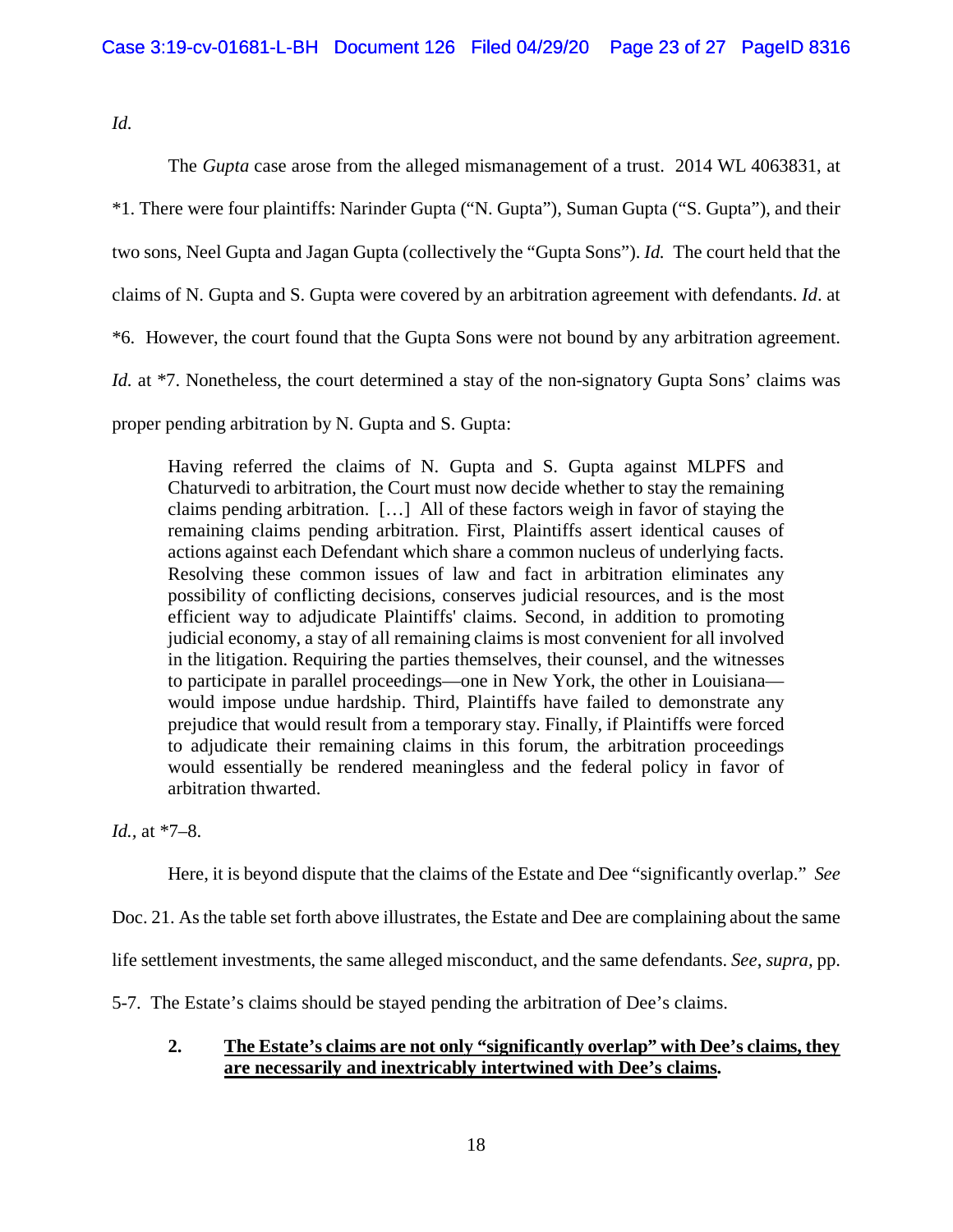This case presents a far stronger justification to stay the non-signatory's claims than even the cases just discussed (which all nonetheless did all stay the non-signatory's claims). Here, the claims of the non-signatory (the Estate) do not just involve significant overlap with the claims of the signatory (Dee). Rather, the claims of the Estate are inextricably intertwined with Dee's.

The investments at issue were made with the Neukranzes' community property and the alleged injury was to the Neukranzes' community estate.<sup>[8](#page-23-0)</sup> Any right to recover damages regarding the investments was the Neukranzes' community property.<sup>[9](#page-23-1)</sup> When a spouse dies in Texas, a surviving spouse's interest in the couple's community property becomes the surviving spouse's

<span id="page-23-0"></span><sup>&</sup>lt;sup>8</sup> It is undisputed that Dee and Lloyd "used community property" to buy the investments at issue. *See* Doc. 1-4 at ¶ 20; *see also, gen.,* doc. 34-1 at ¶ 4 (Dee and Lloyd "met with the sales agent together and we discussed the investment before we made the decision to invest."). Of course, all property possessed by either spouse during or on the dissolution of marriage is presumed to be community property. *Evans v. Evans,* 14 S.W.3d 343, 346 (Tex. App.—Houston [14th Dist.] 2000, no pet.). This presumption applies to dissolution by death as well as divorce. *Id.,* citing *Smith v. Lanier,* 998 S.W.2d 324, 331–32 (Tex.App.—Austin 1999, pet. denied) (citing *George v. Reynolds,* 53 S.W.2d 490, 494 (Tex.Civ.App.—Eastland 1932, writ dism'd)). The presumption applies to all property—specifically including an IRA. *See Daigle v. Daigle,* 09-14-00399-CV, 2015 WL 5042145, at \*4–6 (Tex. App.—Beaumont Aug. 27, 2015, pet. denied). "Any doubt as to the character of property should be resolved in favor of the community estate." *Boyd v. Boyd,* 131 S.W.3d 605, 612 (Tex.App.—Fort Worth 2004, no pet.) (citing *Akin v. Akin,* 649 S.W.2d 700, 703 (Tex.App.—Fort Worth 1983, writ ref'd n.r.e.). Mere testimony that property was purchased with separate property funds, without any tracing of the funds, is generally insufficient to rebut the community presumption. *See McElwee v. McElwee,* 911 S.W.2d 182, 188 (Tex.App.—Houston [1st Dist.] 1995, writ denied).

<span id="page-23-1"></span><sup>9</sup> *See, e.g., Kite v. King,* 492 S.W.3d 468, 475 (Tex. App.—Amarillo 2016, no pet.) ("In seeking loss related to a community asset her causes of action against King must necessarily be community property. …. So, any purported cause of action against King belonged to the community[.]"); *Haase v. Herberger,* 44 S.W.3d 267, 268 (Tex. App.—Houston [14th Dist.] 2001, no pet.) ("Prior to their divorce proceeding, the Haases were Plaintiffs in a lawsuit which concerned construction defects on their community property homestead. […] The construction litigation was an asset of the community during the divorce proceedings."); *see also, gen., In re Bippert,* 311 B.R. 456, 467 (Bankr. W.D. Tex. 2004) ([D]amages which are attributable to an injury to the marital partnership are community property. … Thus, portions of a personal injury award may belong to the community estate, including damages for lost wages of the injured spouse, medical expenses incurred by the estate, and other expenses associated with injury to the community estate.").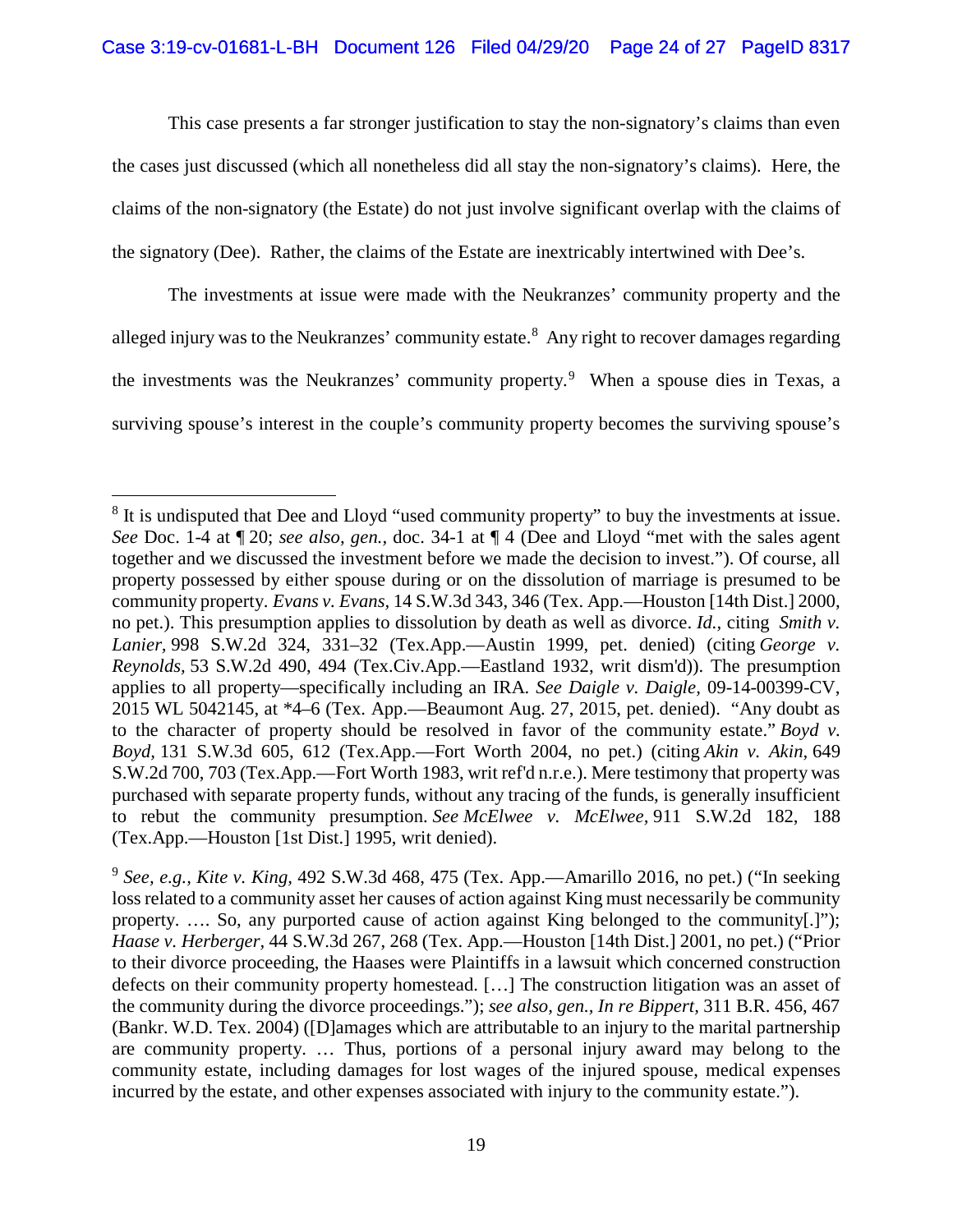separate property.<sup>[10](#page-24-0)</sup> Accordingly, at Lloyd's death, one-half of the couple's community-owned cause of action regarding their investments became Dee's and only the other half that was remaining passed to Lloyd's Estate. Any claim asserted in this litigation by the Estate for damages regarding these investments is necessarily a claim for which Dee personally has a corresponding claim (for her one-half interest). Under these circumstances, it is clear that resolving common issues of law and fact in the arbitration is necessary to eliminate any possibility of conflicting decisions and is the most efficient way to adjudicate these overlapping and intertwined claims.

Even an argument by Plaintiffs that the above characterization of ownership of the Neukranzes' claims is inaccurate (it is not) would merely highlight an issue needing to be resolved in both the arbitration and the litigation; *i.e*.*,* both forums will face the same question as to which of the two Plaintiffs (Dee or the Estate) has authority to pursue which damages. Again, resolving in arbitration the common issues of law and fact raised in both proceedings is necessary to eliminate any possibility of conflicting decisions and is the most efficient way to adjudicate these overlapping and intertwined claims.

<span id="page-24-0"></span> $10$  "When a married resident of Texas dies, the marriage terminates and community property ceases to exist. Death generally works a legal partition of the community probate assets; the deceased spouse's undivided one-half interest therein passes to the heirs and/or devisees, and the surviving spouse retains an undivided one-half interest therein." 1 TEX. PRAC. GUIDE PROBATE § 3:1; *see, e.g., Carnes v. Meador,* 533 S.W.2d 365, 368 (Tex. Civ. App.—Dallas 1975, writ ref'd n.r.e.) (holding that surviving spouse did not "lack authority to bring suit [regarding community property] in her individual capacity because she was an heir"; "[s]ince [the surviving spouse] owned onehalf of the community property in her own right and not as heir, she had a right to sue in her individual capacity for her one-half interest."); *Forrest v. Moreno,* 161 S.W.2d 364, 365 (Tex. Civ. App.—San Antonio 1942, writ ref'd) ("The property was a part of the community estate of plaintiff and her then husband. … [A]t her husband's death plaintiff owned, outright, a one-half of the property, not as an heir but as survivor in community, and the children owned the remaining onehalf as heirs of their deceased father."); *Kreis v. Kreis, 36* S.W.2d 821, 827 (Tex. Civ. App.— Amarillo 1931, writ dism'd w.o.j.) ("Under the statutes of Texas defining community property, the surviving spouse has an undivided one-half interest in the entire estate, not as heir, but as owner. [...] Where the husband's will disposed of "my estate," it was his interest alone which was disposed of.").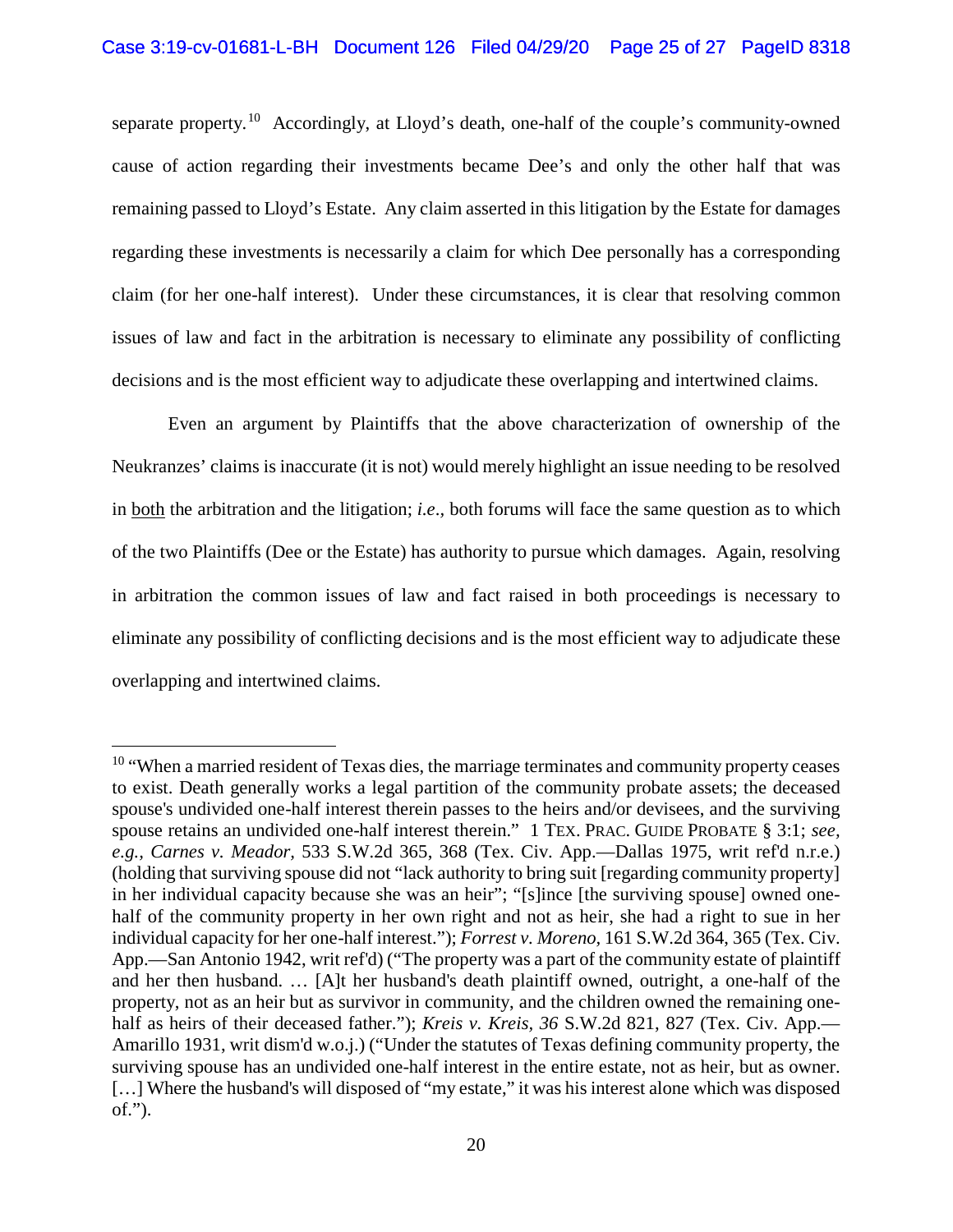As the court said in *Suzlon Infrastructure, Ltd*.:

Even if the operative facts are not identical and the claims are not "inherently inseparable," the facts and claims significantly overlap. […] The close relationship between the facts involved in the federal court claims and the arbitration claims counsels in favor of staying this litigation. *See Argus Media Ltd. v. Tradition Fin. Servs., Inc.,* 2009 WL 5125113, at \*4 (S.D.N.Y. Dec.29, 2009) (finding that litigation should be stayed because the arbitration could cover the claims, over the plaintiff's objection that those claims covered a different period); *Citgo Petro. Corp. v. M/T Bow Fighter,* Civ. Act. No. H–07–2950, 2009 WL 960080, at \*7 (S.D.Tex. Apr.7, 2009) (issuing a stay under the court's inherent authority because the claims in the litigation arose "from the same incident between two pairs of the same three parties" in the arbitration"); *Cobra North America, LLC v. Cold Cut Sys. Svenska AB,* 639 F.Supp.2d 1217, 1226 (D.Colo.2008) (staying litigation pending arbitration in Sweden because the arbitration's findings would aid the court in resolving the facts and the Swedish law relevant to the stayed litigation even though the plaintiff might not be a party to the Swedish arbitration); *Med–Im Dev., Inc. v. Gen. Elec. Capital Corp.,* 2008 WL 901489, at \* 9 (S.D.Tex. Mar.31, 2008) (granting a discretionary stay because the litigation would "involve much the same evidence developed in arbitration").

[…]

A discretionary stay of this litigation will also enable the court and the parties to benefit from the outcome of the arbitration. This effect does not weigh in favor of a mandatory stay under section 3, but does support a discretionary stay. *See Waste Mgmt.,* 372 F.3d at 343 ("The question is not ultimately one of weighing potential harm to the interests of the non-signatory, but of determining whether proceeding with litigation will destroy the signatories' right to a meaningful arbitration.").

 $[\ldots]$ 

[E]ven if the factors set out in *Waste Management* do not require a stay under section 3, those factors, on the present record, support a discretionary stay.

2010 WL 3540951, at \*8–9, 11. For all the reasons set forth in this motion and brief, the Estate's

claims should be stayed pending the arbitration of Dee's claims.

## **CONCLUSION AND PRAYER**

All further proceedings in this case should be stayed against all Defendants pending the

outcome of an arbitration between Dee and Provident.

Dated: April 29, 2020.